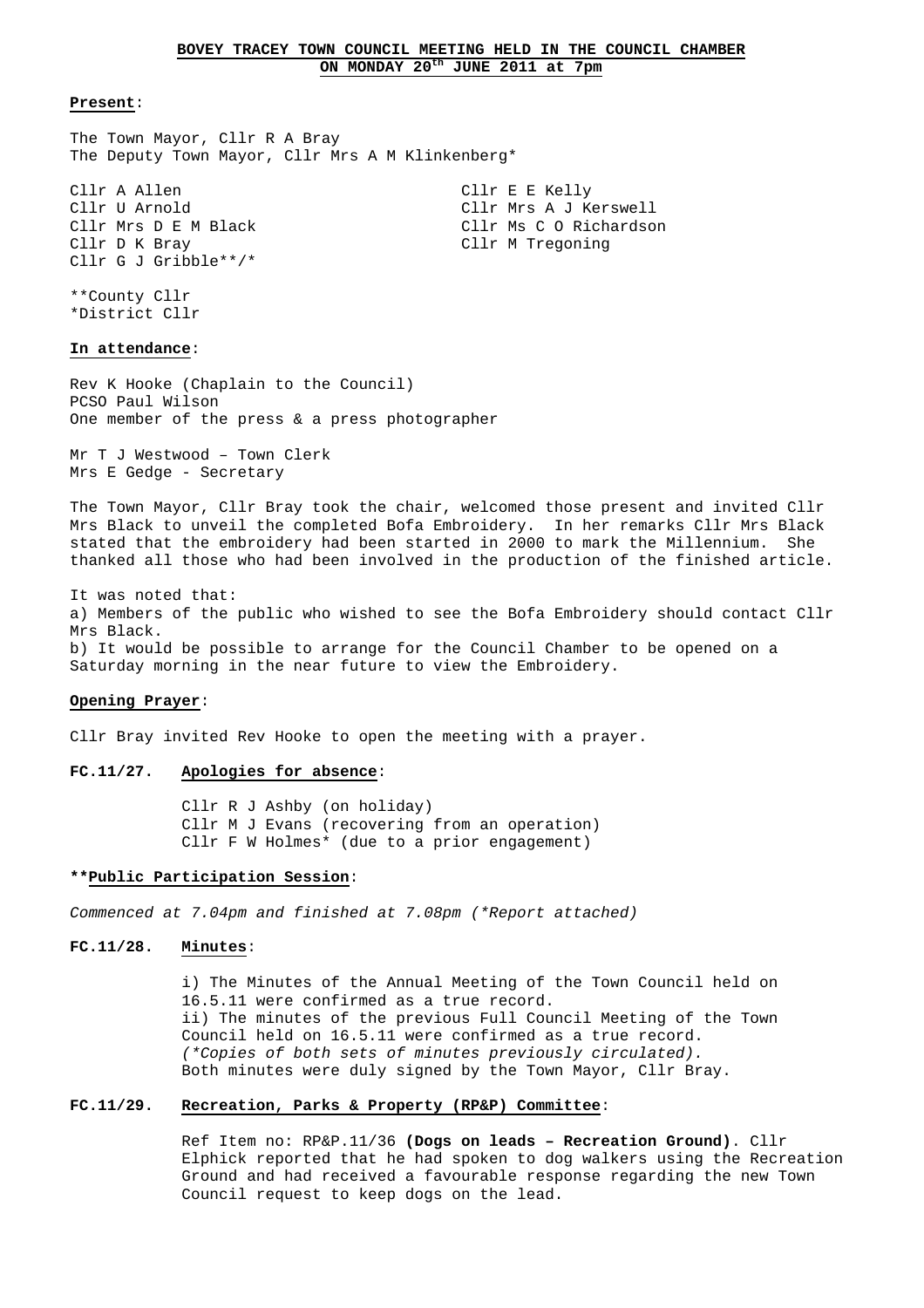The Report of the meeting held on 23.5.11 was received and adopted (\*copy previously circulated).

# **FC.11/30. Finance, Resources & General Purposes (FR&GP) Committee**:

 The Report of the meeting held on 6.6.11, the Financial Statement dated 6.6.11 and the Accounts paid up to 3.6.11 were received and adopted (\*copies previously circulated).

#### **FC.11/31. Planning Committee**:

The Reports of the meetings held on  $23.5.11 \times 6.6.11$  were received and adopted (\*previously circulated).

# **FC.11/32. The Town Mayor's Interests**:

 A list of functions and activities attended by the Town Mayor since the last Council meeting was received and adopted (\*Report attached).

**\*\*A short adjournment took place from 7.12pm to 7.22pm to allow for questions, reports and representations from the County, District and Town Councillors (Report attached).**

# **FC.11/33. Devon Association of Local Councils (DALC): Election of County Committee 2011-2012 for Teignbridge Area**:

 (Ref minute no: FC.11/25)**(election to DALC County Committee - Teignbridge Area)**:

 Councillors voted for up to four candidates to serve on the Teignbridge Area of the DALC (\*information on each candidate previously circulated). After the votes had been counted it was

#### **Resolved**:

 That the Town Clerk submits the following names to DALC: Mrs Julie Smith (Ilsington), Mr John Farrand-Rogers (Moretonhampstead), Mr Stephen Evans (Chudleigh) and Mr Steve Heathcoate (Whitestone).

#### **FC.11/34. Good Citizen Award 2011/12**:

 Ref minute no: FC.10/53: Cllr Allen brought forward a number of proposals to members for their consideration, in order that the above project can be progressed (\*details of the proposals previously circulated). He suggested that the reasons for making award should be: i) To encourage good citizenship

 ii) To raise young peoples' self esteem iii) To show that the community cares about its youngsters and iv) To help to help to eliminate the "demonisation" of young people.

After various proposals had been presented it was

#### **Resolved**:

 a) That a working group be formed. b) To appoint Cllr Allen to act as its Chairman. c) To appoint the following Councillors to serve: Cllrs Mrs Black, Evans and Kelly.

## **FC.11/35. Diamond Jubilee**:

 Ref minute no: FR&GP.11/37 – It was noted that the first meeting of the committee organising events to celebrate the Queen's Diamond Jubilee on 3rd June 2012 will take place in the Council Chamber on **Monday 11th July at 7pm**.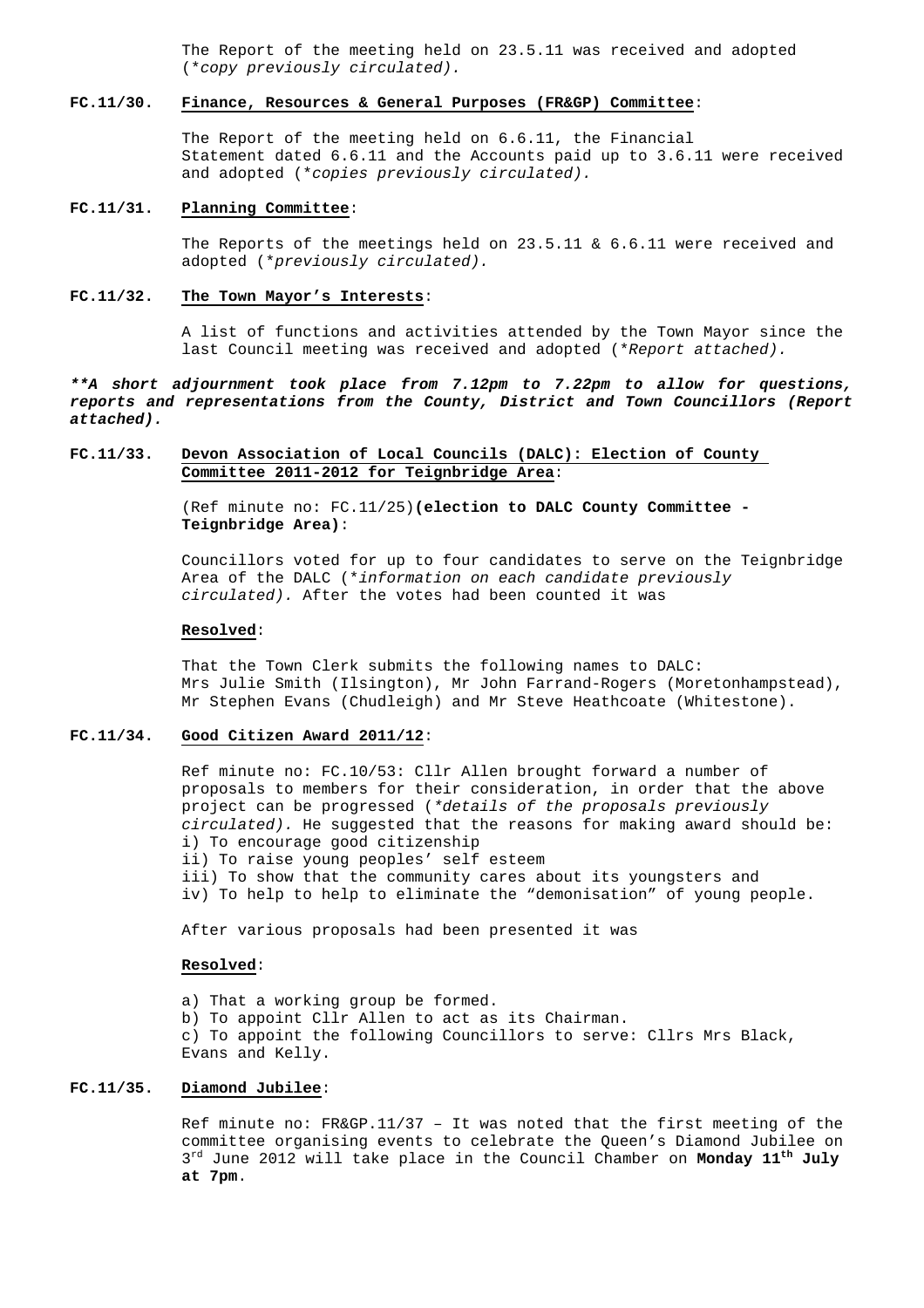## **FC.11/36. Devon Youth Cricket Festival**:

# **\*Cllrs Elphick & Gribble declared a personal interest.**

The following points were noted:

a) The event is due to take place at the Recreation Ground on  $26<sup>th</sup>$  June 2011.

 b) The organisers of the event – Devon Youth Cricket Foundation have requested permission from the Town Council to operate a bar as part of the event in the marquee being provided. c) A Temporary Event Notice has been applied for from Teignbridge

District Council.

 d) Bovey Tracey Cricket Club fully supports the Festival and has no objections to the request for a bar.

e) The Cricket Club's bar will also be available.

f) A hospitality marquee of unknown size is to be provided and Cllr Elphick agreed to supervise its erection.

# **Resolved**:

 To agree to the request with the following provisos: i) The marquee will be erected near the entrance to the Recreation Ground. ii) An Indemnity Form, signed by the organisers, is to be given to the Town Clerk before the event takes place. iii) The organisers are to recognise that wet weather may affect car parking on the day.

#### **Under Standing Order 16, the following item was brought forward as Urgent Business:**

(Pursuant to Section 1(2) of the Public Bodies (Admission to Meetings) Act 1960, in view of its confidential nature, it was agreed to consider this item in the absence of the public).

Members of the public left at 7.40pm.

#### **FC.11/37. Future Development**:

 Ref minute no: FR&GP.11/46 - The Town Clerk up-dated the Council on the possibility of future development in the town and its implications. It was noted that a guest speaker has agreed to address the Council at the meeting of the Planning Committee on Monday 4<sup>th</sup> July 2011.

The meeting closed at 7.48pm.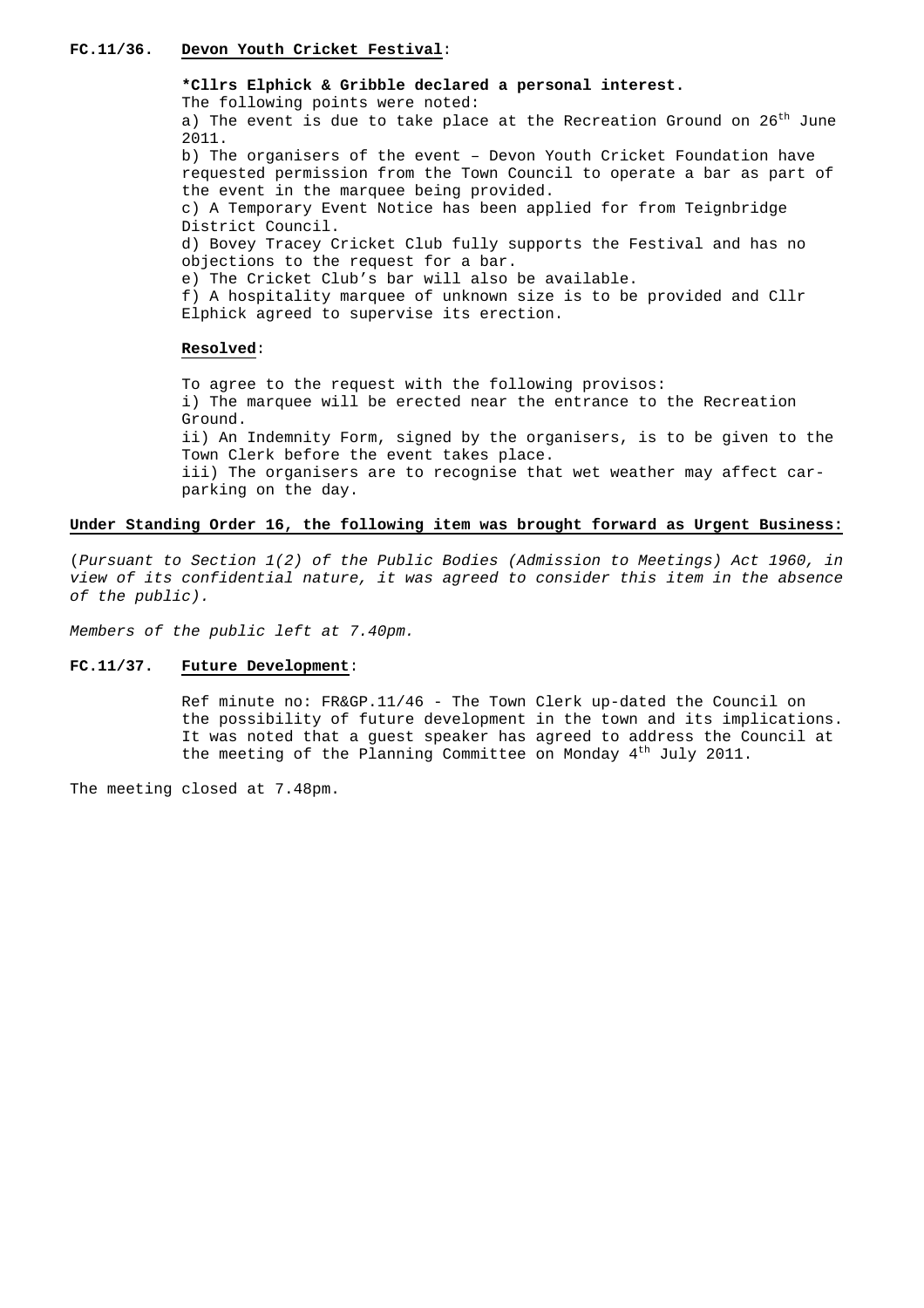#### **BOVEY TRACEY TOWN COUNCIL**

Report of the questions, reports and representations which took place during the adjournments of the Town Council on Monday 20<sup>th</sup> June 2011.

#### **Reports and comments from members of the public**:

**PCSO Paul Wilson** circulated the current list of 17 recorded crimes in Bovey Tracey and Heathfield for May 2011 and made the following comments:

a) There had been a report of an owner/person in charge of a dog, allowing that dog to injure someone in a public place.

b) There were no recorded incidents of youth anti-social behaviour.

c) The French Market and Craft Fair had taken place without incident.

d) In answer to a question he confirmed that most crimes are categorised and those crimes not falling into a specific category are listed as "non specific".

e) Devon and Cornwall Police Authority has a new way of dealing with telephone enquiries and asked that members of the public be tolerant if difficulties with the new system occur.

#### **Rev Kevin Hooke** reported that:

a) A Youth Pastor is to be appointed and interviews are taking place. b) The Children's Summer Holiday Club will take place during the week beginning 25<sup>th</sup> July 2001 and 60 places were available. c) On Sunday 19<sup>th</sup> June 2011 the monthly "Messy Church" for children and their

families had taken place at Heathfield and had been well supported.

#### **County, District and Town Councillors' Reports**:

#### **County, District & Town Cllr Gribble:**

a) Stated that the County Council was dealing with pot-holes and hedgerow cutting. b) Brought members up to date regarding the situation at Bovey Tracey Hospital. c) Reported that he had been appointed to serve as portfolio holder on TDC's Executive Committee. d) Had attended various events in the town, including the Youth Action AGM.

# **District Cllr Mrs Klinkenberg** reported that, at TDC:

a) She had been appointed to serve on the Planning Committee b) She was chair of the Regulatory and Appeals Committee.

c) She was aware that members of the public were finding it inconvenient that the Bovey Tracey Hospital was closed.

d) Cllr Holmes had been appointed to serve on the Scrutiny Committee at TDC.

#### **Cllr Elphick** reported

a) Residents' worries regarding the inconsiderate parking of lorries along the Old Newton Road. b) That it had not been possible to park cars on Mill Marsh Park on the Sunday of the Craft Fair, due to heavy rain.

#### **Cllr Mrs Kerswell**

a) Commented on the letter all Councillors had received from NHS Trust regarding the future of Bovey Tracey Hospital and expressed her concerns. b) Had attended 2 meetings to formulate the 20-year master plan for Bovey Tracey and various events held in the town including the Centenary School Concert.

**Cllr Kelly** had attended a meeting of TALC.

**Cllr Allen** had attended the School Centenary Concert and recommended Councillors to read the DEFRA White Paper entitled "The Natural Choice – Securing the Value of Nature" which can be accessed on the website "www.official-documents.gov.uk"

**Cllr Mrs Black** reported that she had attended the School Centenary Concert and tour, the Craft Fair & French Market, and a Heritage Trust committee meeting.

**Mr Westood (Town Clerk)** thanked Cllr Mrs Black for helping to plant up the flower boxes.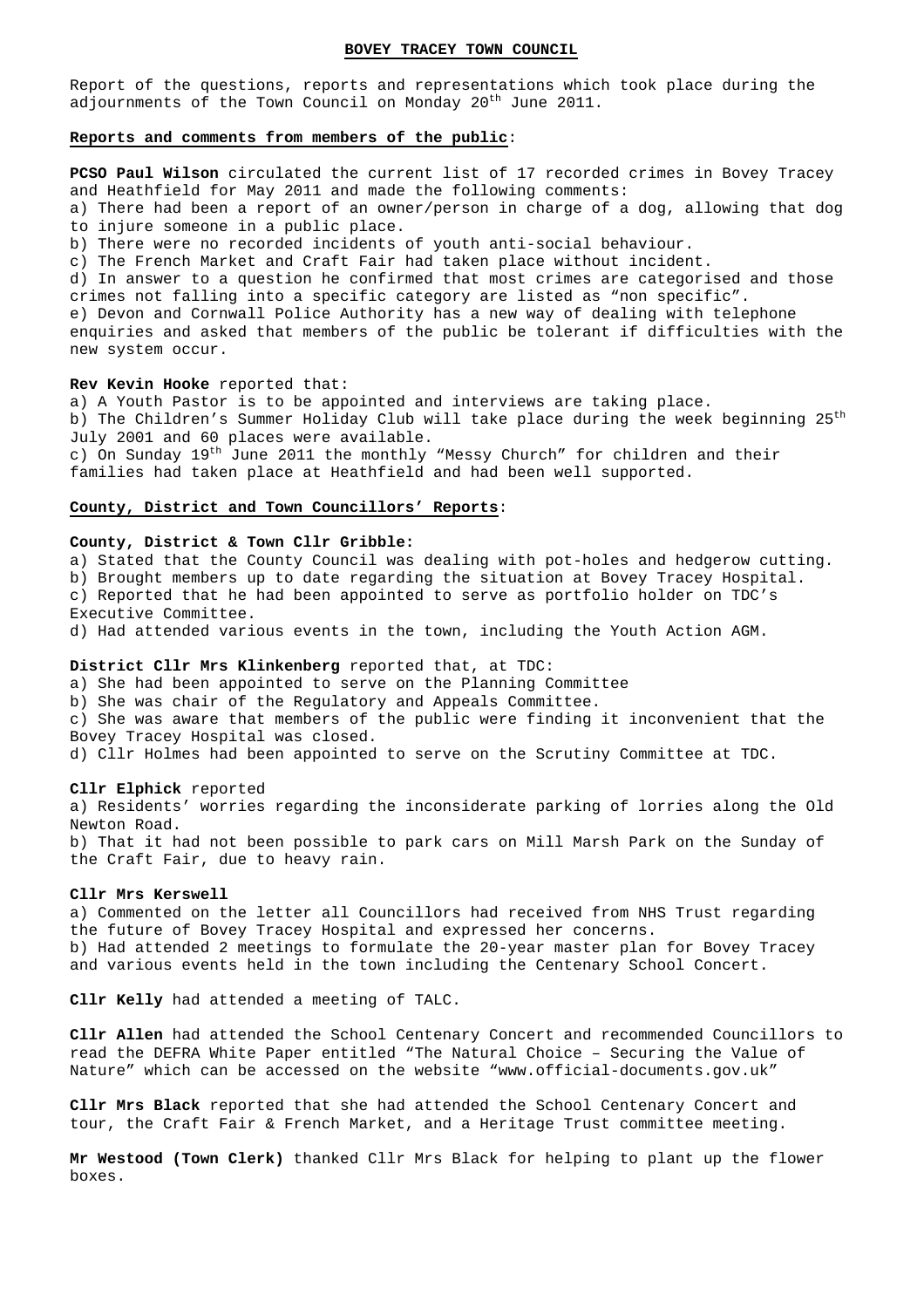# **The Town Mayor's Engagements**:

- 27.5.11 Bovey Tracey Primary School visit School Centenary Concert
- 9.6.11 Bovey Tracey Craft Fair
- 19.6.11 Visit to Tracey Vale to present a bouquet of flowers and a card to Edith Underhill on the occasion of her 100<sup>th</sup> Birthday.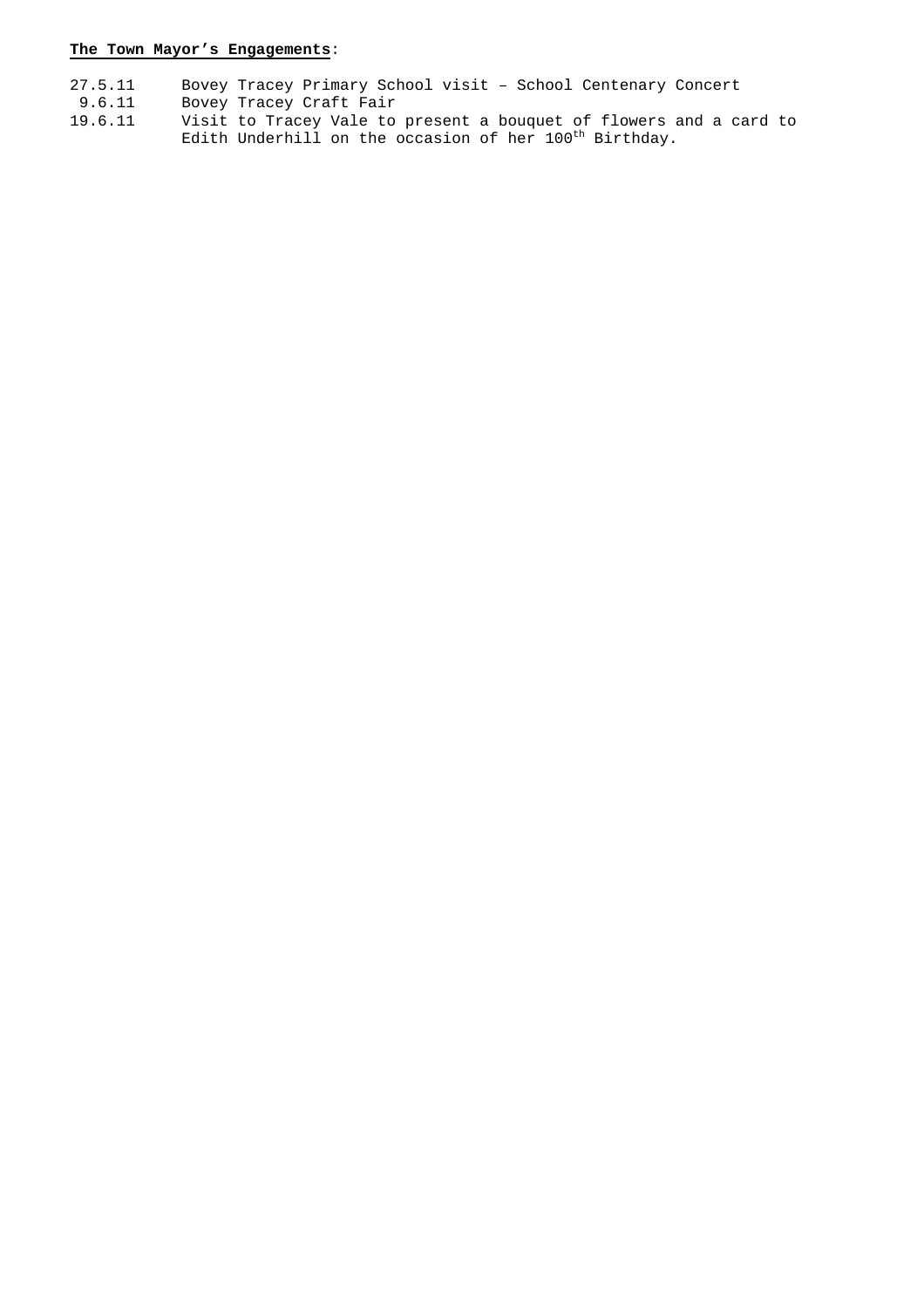The Town Mayor, Cllr R A Bray The Deputy Town Mayor, Cllr Mrs A J Klinkenberg\*

Cllr A Allen Clir G J Gribble\*\*/\* Cllr U Arnold Cllr E E Kelly Cllr D K Elphick Cllr M Tregoning Cllr M J Evans

Cllr R J Ashby Cllr Mrs A J Kerswell Cllr Mrs D E M Black Cllr Ms C O Richardson

\*\*County Cllr \*District Cllr

# **In attendance**:

Mr Tony Cook of Storegap Ltd

Mr T J Westwood – Town Clerk Mrs E Gedge - Secretary

The first part of the meeting was chaired by the Deputy Town Mayor Cllr Mrs Klinkenberg.

\*\*Pursuant to Section 1(2) of the Public Bodies (Admission to Meetings) Act 1960, in view of the confidential nature of the item below, it was agreed to consider the matter in the absence of the public.

# **\*\*The Town Mayor, Cllr Bray declared a personal interest in the first item prior to the commencement of the meeting.**

Cllr Mrs Klinkenberg then welcomed Mr Tony Cook and invited him to address the Council.

Mr Cook explained how any future retail direction could affect Bovey Tracey and after asking Councillors to consider what would be appropriate for the Parish, answered a variety of questions.

Cllr Mrs Klinkenberg thanked him for his presentation and he then left the meeting at 7.40pm. It was agreed to discuss any implications arising from Mr Cook's presentation at the next meeting of the RP&P Committee meeting on  $18^{th}$  July 2011.

Cllr Evans chaired the remainder of the meeting and thanked Councillors and Staff for the good wishes he had received after his operation.

# **PL.11/40. Apologies for absence**:

Cllr F W Holmes\*

### **PL.11/41. Consideration of Planning Applications**:

DNPA Applications listed to 27.5.11: None.

TDC Applications listed to 3.6.11: None.

DNPA Applications listed to 3.6.11: None.

TDC Applications listed to 10.6.11:

- a) **11/01530/FUL** New dwelling at Bourne, Devon House Drive for Mr K Wheatley.
	- **\*\* Cllr Gribble declared a personal interest.**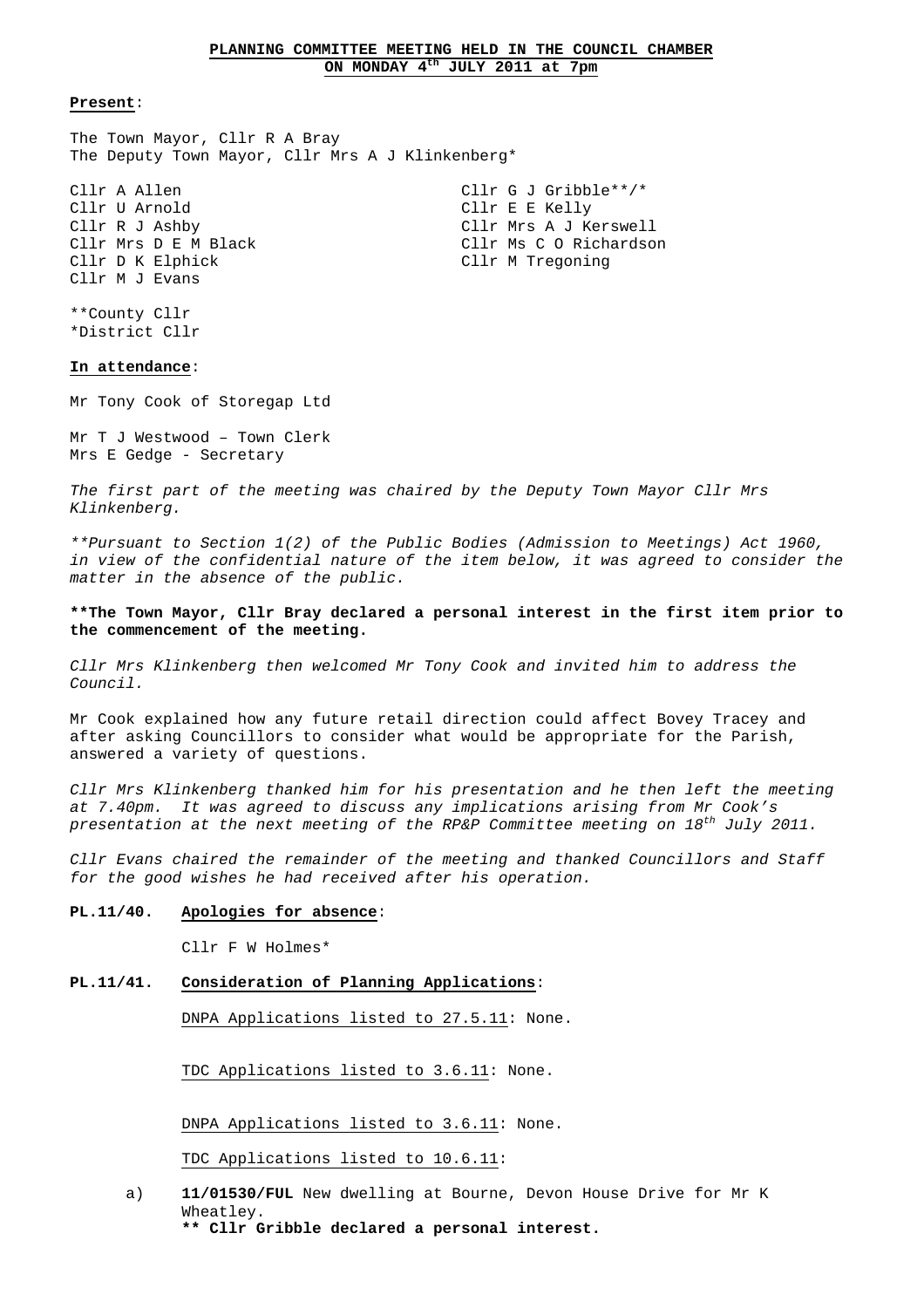Observations: The Town Council does not support this application for the following reasons: i) The proposed development is outside the Bovey Tracey development boundary. ii) The proposed site is in open countryside. iii) Maybe the development could be considered as back-land development.

 It was further agreed that if the delegated TDC Planning Officer has a mind to grant permission for this development, members requested that Cllr Mrs Klinkenberg refer the application to the Planning Committee for its consideration.

- b) **11/01590/FUL** Single side storey extension with pitched roof over and rear decking at 9 Coombe Close for Mr J Royce. Observations: No objections.
- c) **11/01709/LBC** Partial demolition, reconstruction and repairs to first floor structure of stable building at Parke for The National Trust.  **\*\*Cllr Gribble declared a personal interest.** Observations: No objections.
- d) **11/01757/TPO** Crown reduction of one Sweet Chestnut and crown lift two Limes at Newton Lodge, Thorns Cross for Mr M Cox. Observations: The Town Council supports the application providing the Arboriculturist at TDC considers the work is necessary
- e) **11/01804/TPO** Pruning of six trees at 45 Musket Road, Heathfield for Ms M Horn. Observations: The Town Council supports the application providing the Arboriculturist at TDC considers the work is necessary.

DNPA Applications listed to 10.6.11: None.

TDC Applications listed to 17.6.11:

 f) **11/01869/FUL** Porch at 9 Newlands Drive, New Park for Mr & Mrs Waldock. Observations: No objections.

DNPA Applications listed to 17.6.11: None.

TDC Applications listed to 24.6.11:

 g) **11/01958/FUL** Siting of building for use as veterinary practice (use Class Sui Generis) and associated parking and access at 22 Battle Road, Heathfield Industrial Estate for Mole Valley Farmers Ltd. **\*\*Cllrs Arnold & Mrs Klinkenberg declared a personal interest.** 

Observations: The Town Council does not support this application for the following reasons: i) There would be an increase in traffic movements at the Battle Road junction with the A382. ii) There would be an adverse economic impact on existing veterinary practices in the locality.

 It was further agreed that if the delegated TDC Planning Officer has a mind to grant permission for this development, please refer to the Ward Member.

- h) **11/01979/TPO** Felling of six trees at 26 Haytor View, Heathfield for Mr K Arscott. Observations: The Town Council supports the application providing the Arboriculturist at TDC considers the work is necessary.
- i) **11/01981/FUL** New dwelling and associated infrastructure at Brimley Grange, Brimley Road for Leander Developments. **\*\*Cllr Gribble declared a personal interest.**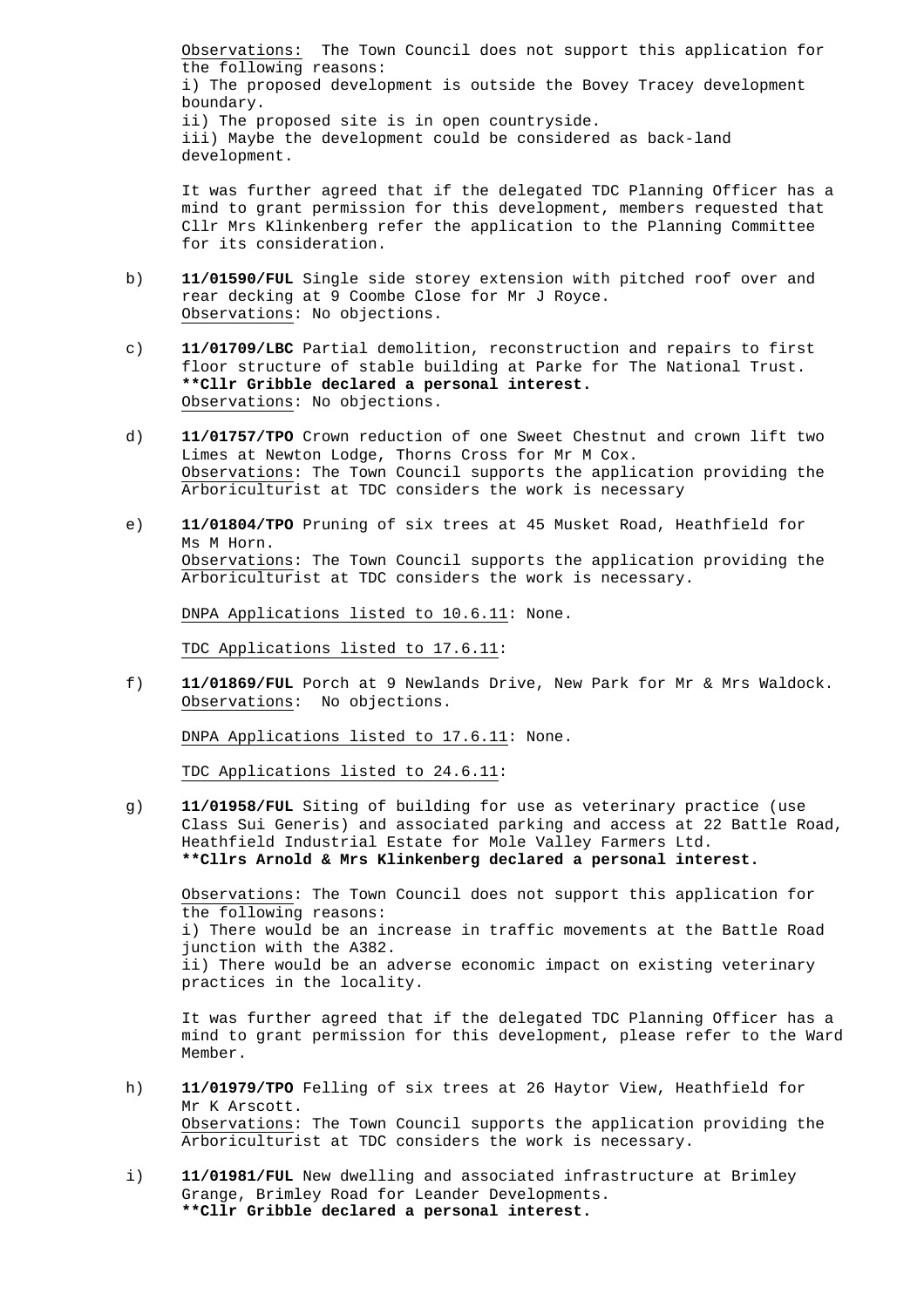Observations: The Town Council does not support this application for the following reasons: i) The application site is outside the development boundary ii) There would be damage to tree roots due to the installation of services to the site. iii) There is an issue with the culvert running through the site which floods in wet weather.

 It was further agreed that if the delegated TDC Planning Officer has a mind to grant permission for this development, members requested that Cllr Mrs Klinkenberg refer the application to the Planning Committee for its consideration.

 j) **11/01985/TPO** Crown-lift one lime tree at The Chestnuts, Thorns Cross for Mr R Dale. Observations: The Town Council supports the application providing the Arboriculturist at TDC considers the work is necessary.

# **PL.11/42. Planning Decisions**: Noted.

#### a) Approvals:

#### TDC:

 i) Permanent retention of agricultural dwelling constructed at Great Meadow Farm, Coombe Lane(O). It was noted that the applicant had met the financial criteria needed. ii) Residential development at Dixons Yard, Pottery Road(O). iii) Demolition of existing office building and garage conversion of barn to dwelling and erection of two dwellings at Brimley Motors, Pottery Road(O). iv) Two industrial units (B2) on land at Pottery Road(N/O). v) Widening of existing vehicular access at Wildbank, Chapple Road(N/O) vi) Topping of 4 Pines and the felling of 1 Pine. 2 Beech trees to be felled. 1 Beech to be pollarded at Grey Walls, Newton Road(N/O). vii) Crown lifting of two Oak trees at Hilary, Ashburton Road (N/O). viii) Crown lift & deadwood one Oak tree at 26 The Oaks (N/O). ix) Industrial Unit & parking at King Charles Business Park, Heathfield  $(N/O)$ 

b) Refusals:

TDC:

 i) Dwelling to the south of Heather Cottage, Heathfield (N/O – with conditions.) It was noted that the site had been deemed too small.

The Town Council's submitted observations (No objections- N/O: Objections- O)

# **PL.11/43. Contemporary Craft Fair 2012**:

 Consideration was given to a request from Sarah James, the organiser of the Contemporary Craft Fair to hold the event in Mill Marsh Park probably from  $14^{\text{th}}$  to  $17^{\text{th}}$  June 2012. The following points were noted: i) There had been problems accessing Jeffrey's at the end of St Johns Lane due to the closure of the car park in Mill Marsh Park because of wet weather.

 ii) The pedestrian gate from Mill Marsh Park onto the A382 had been removed.

 iii) Exhibitors had parked on Bullands Field without permission from the Town Council.

 iv) The Town Council did not make a charge for the use of Mill Marsh Park but expected the organisers of the Craft Fair to re-instate any damage to the Park.

After further discussion it was

#### **Resolved**

 To grant permission to the organiser of the Contemporary Craft Fair to use Mill Marsh Park in 2012 with certain provisos and conditions stated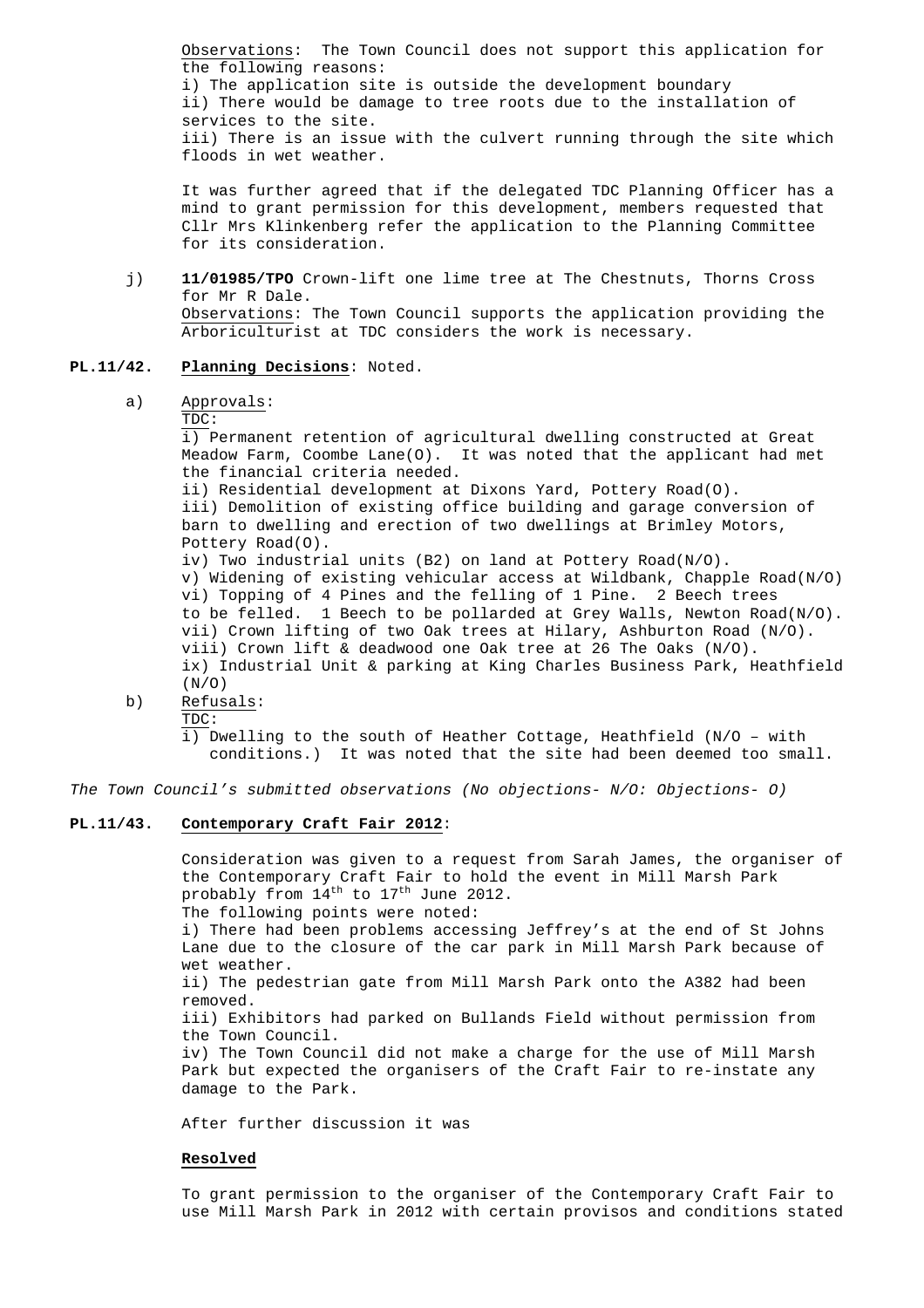clearly, and to invite Ms S James and Ms E Steer to a future meeting to discuss matters.

- **PL.11/44. General Planning Matters brought forward by Councillors**: (\*For information only).
	- a) **Cllr Gribble** noted that the Developers currently at Brimley Grange had started excavations without permission. Cllr Mrs Klinkenberg agreed to investigate the matter.
	- b) **Cllr Mrs Kerswell** enquired about parking problems in the library car park in Cromwells Way. Cllr Gribble agreed to investigate the matter.
	- c) **Cllr Mrs Klinkenberg** reported that cars were not only being parked inconsiderately in this location but were also being driven over the pavement in order to exit from this car park.

The meeting closed at 8.24pm.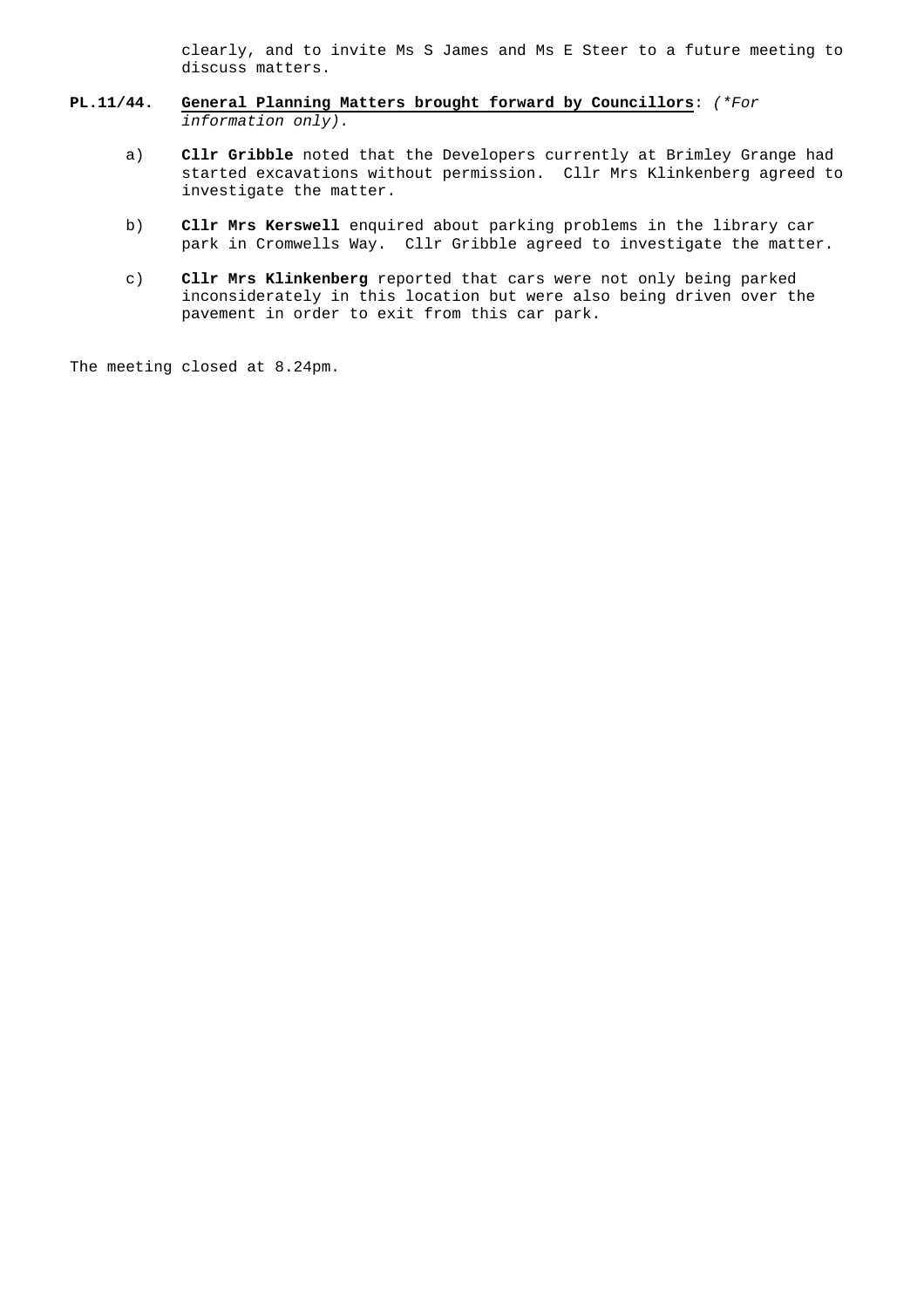The Town Mayor, Cllr R A Bray The Deputy Town Mayor, Cllr Mrs A M Klinkenberg\*

Cllr A Allen Cllr F W Holmes\* Cllr U Arnold Cllr E E Kelly Cllr Mrs D E M Black Cllr Mrs A J Kerswell Cllr D K Elphick Cllr Ms C O Richardson Cllr M J Evans Cllr M Tregoning Cllr G J Gribble\*\*/\*

\*\*County Cllr \*District Cllr

# **In attendance**:

Mr T J Westwood – Town Clerk Mrs E Gedge – Secretary

The meeting was chaired by Cllr Elphick.

#### **RP&P.11/41 Apologies for Absence**:

Cllr R J Ashby (personal commitments)

# **RP&P.11/42 Consideration of minutes of previous meeting held on 23.5.11**: Noted.

#### **RP&P.11/43 Accounts**:

 The Financial Accounts paid up to 15.7.11 were received and approved (\*copies circulated at the meeting).

#### **RP&P.11/44 Allotments**:

 The Town Clerk provided an update on the recent Allotment Tenants' meeting and it was noted that one item requested by one tenant was for members to reconsider allowing tenants to erect one shelter, at their expense and on a site agreed by the Town Council(Ref min no:RP&P.10/47) After discussion it was

# **Resolved**

To decline the request.

# **RP&P.11/45 Community Land**:

 Consideration was given to K J Thulborn's quotation of £504.00+VAT per day for clearing the vegetation from the three fields of the Community Land along Le Molay-Littry Way. The quotation included costs for a two- man gang and all plant on a day-work basis, with all arisings chipped. The works would commence with grass cutting, and the scope of the tree works required is to be agreed during the works. After discussion and clarification it was

#### **Resolved**:

To accept the quotation as stated above (power to spend under Open Spaces Act1906 ss9&10) and to authorise the work to be undertaken in September.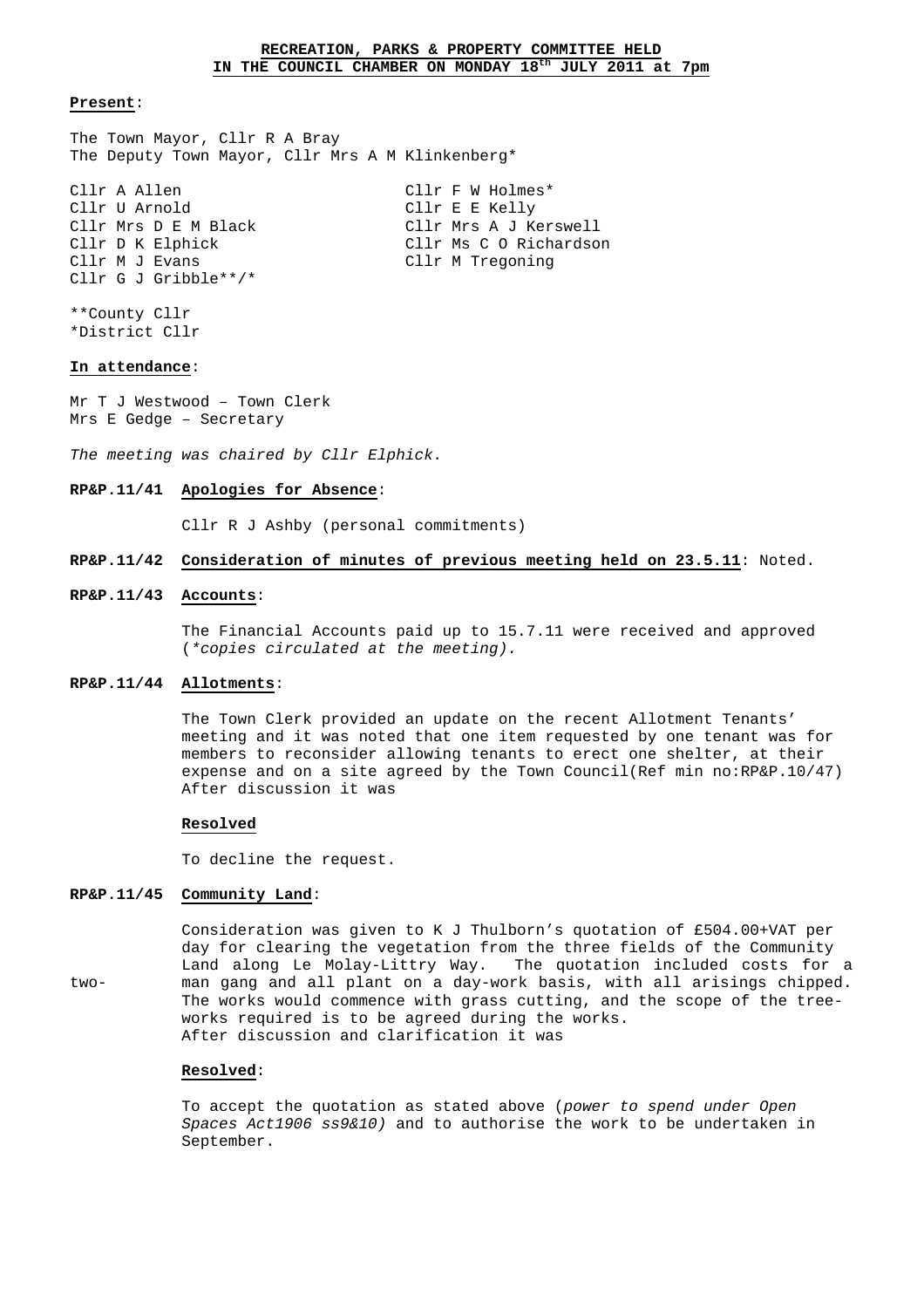#### **RP&P.11/46 Bovey Tracey Football Club (BTFC) – Half Marathon**:

 Ref Minute no: RP&P.11/11. Consideration was given to the allocation of 50% of the surplus funds following the Half Marathon in recognition of BTFC support in the organisation of the event. It was noted that the final total of the surplus funds available was approx. £1,500.00.

#### **Resolved**:

To allocate 50% of the surplus funds to BTFC.

# **RP&P.11/47 Bulland's Field**:

 Consideration was given to the request from a resident of Cromwells Way to hold a small  $18^{th}$  Birthday Party on Bulland's Field on  $6^{th}$  August 2011 from 8pm to 10pm. It was noted that there will be adults involved to oversee the party and all litter will be collected and removed.

# **Resolved**:

To agree to the request providing that the organisers sign the Town Council's relevant documents and to remind them that if a barbecue is to be used it should be raised off the ground.

# **RP&P.11/48 Recess Arrangements for Summer 2011**: Noted.

The Summer Recess period will take place between Monday 25<sup>th</sup> July and Monday 29<sup>th</sup> August 2011.

Planning applications received during the Summer Recess will be available for inspection in the Town Council Office w/c 25.7.11, 8.8.11 & 22.8.11.

 Chairmen and Vice-Chairmen are particularly requested to inspect and comment on planning applications. Other members are also welcome to inspect and comment on applications.

#### **RP&P.11/49 Business Opportunities for Bovey Tracey**:

Following Mr Cook's presentation to members on  $4<sup>th</sup>$  July 2011 a discussion took place of the points raised. (\*Supporting information was circulated prior to the meeting).

# **Resolved**:

 To visit Ottery St Mary with a view to inspecting the businesses in the Town Centre. The Town Clerk will arrange a date and notify members.

# **RP&P.11/50 Matters brought forward by the Town Clerk & Councillors**:

- a) **Cllr Mrs Kerswell** reported that the shrubs outside the Methodist Church needed pruning and the rubbish removed. It was noted that this is the responsibility of TDC.
- b) **Cllr Bray** reported that the public area outside West Country Housing in Old Orchard needed attention. It was noted that the matter was in hand.
- c) **Cllr Mrs Klinkenberg** reported an incident involving the injury of a young boy in Mill Marsh Park and was reminded to inform the police.
- d) **Cllr Gribble** reported that he was dealing with a matter at "Big Park" in Heathfield.
- e) **Cllr Arnold** enquired about the ownership of the hedge outside Marlborough Terrace, as trimmings had not been cleared away.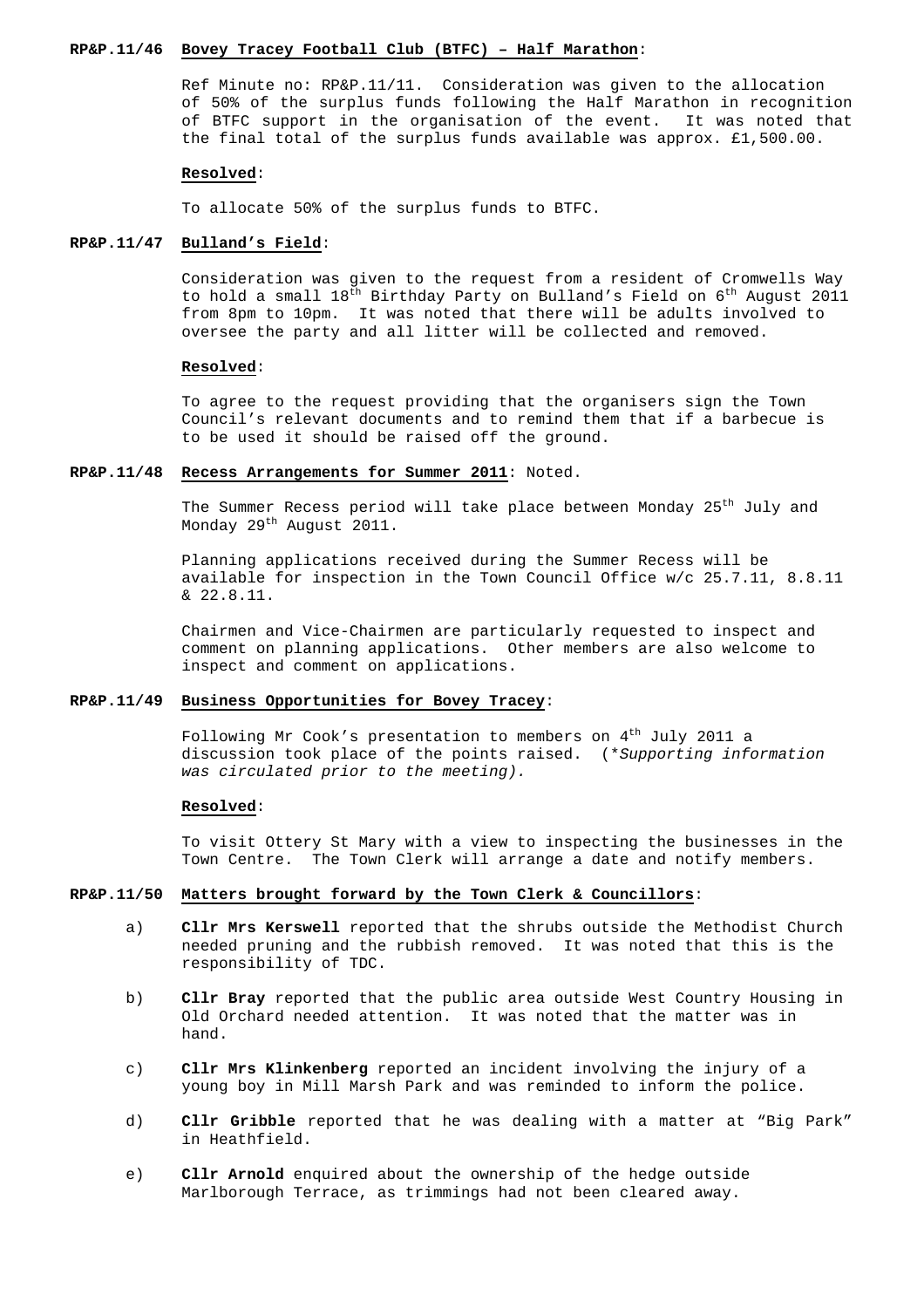f) **Cllr Allen** reported a Special Constable could be allotted to the town if a request is made to the Devon & Cornwall Constabulary. Cllr Allen agreed to progress this matter.

#### g) **Cllr Mrs Black** noted that

 i) The Town Council has no legal powers to "Adopt a Pony". ii) The application to "Adopt a Telephone Box" has been submitted. iii) She was thanked for offering to clean the War Memorial.

 h) **Cllr Gribble** noted that one use for an adopted old telephone box could be for storing a defibrillator.

- i) **Cllr Evans** reported that the hedge alongside the swimming pool needed to be trimmed. It was noted that this matter was in hand.
- j) **Cllr Elphick** reported that: i) The damaged goal mouth in the Recreation Ground had been reinstated. ii) Lorries were continuing to park on the newly repaired pedestrian footpath in Battle Road, Heathfield.
- k) **Cllr Kelly** noted that it is advisable to note the registration numbers of lorries parking in this area and the name of the relevant company.

# l) **Mr Westwood** reported that: i) The Football Club had requested permission to park cars on Mill Marsh Park during a football match which was to take place there. It was agreed to grant permission with the usual provisos. ii) A new gate will be erected at the entrance to Mill Marsh Park from St Johns Lane in due course.

The meeting closed at 8.10pm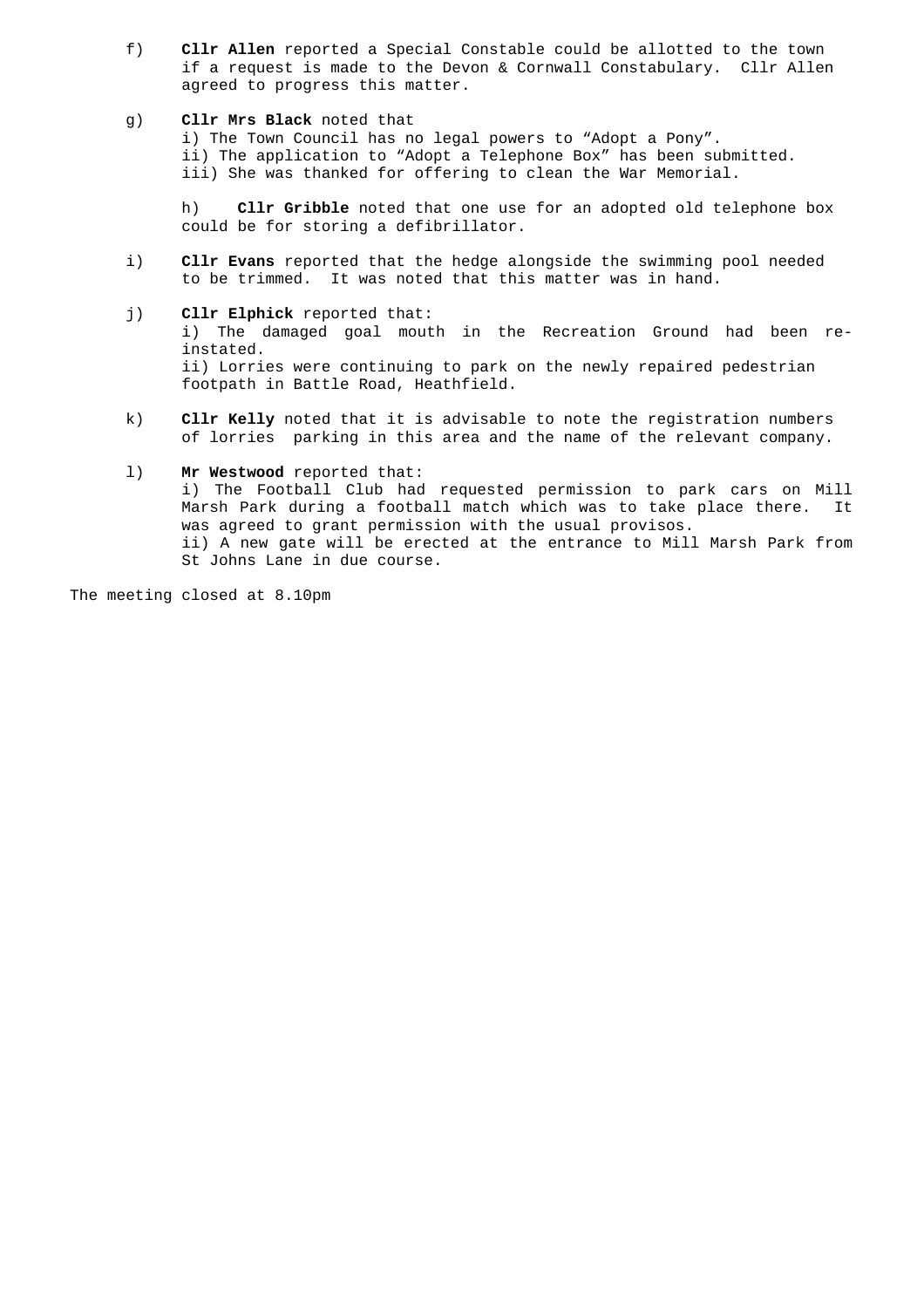The Town Mayor, Cllr R A Bray The Deputy Town Mayor, Cllr Mrs A M Klinkenberg\*

Cllr A Allen Cllr F W Holmes\* Cllr U Arnold Cllr E E Kelly Cllr Mrs D E M Black Cllr Mrs A J Kerswell Cllr D K Elphick Cllr Ms C O Richardson Cllr M J Evans Cllr M Tregoning Cllr G J Gribble\*\*/\*

\*\*County Cllr \* District Cllr

# **In attendance**:

Mr T J Westwood – Town Clerk Mrs E Gedge – Secretary

The meeting was chaired by Cllr Evans.

**PL.11/45. Apologies for absence**:

Cllr R J Ashby (personal commitment)

**PL.11/46. Consideration of Planning Applications**:

DNPA Applications listed to 24.6.11:

 a) **0314/11** Create new gateway/access to field number 4S71 on the C90 road and make good existing gateway with removed hedge-bank at land at Bullaton Farm for Mrs C Seward.  **\*Cllr Arnold declared a personal interest.** Observations: No objections.

TDC & DNPA Applications listed to 1.7.11: None

TDC Applications listed to 8.7.11:

 b) **11/02205/FUL** Pitched roof extension to existing garage with storage space within existing, and proposed roof including roof lights to front and rear elevations, and two windows to ground floor rear elevation at Tappers Barn, Little Bovey Farm for Mr R Sokolowski. Observations: The Town Council continues to object to this further application for amendments to the original design as the amendments seem to constitute a move towards a dwelling – rather than a garage with storage space as per permission given for 11/00093/FUL.

# **Under Standing Order 16,the following items were brought forward as Urgent Business**

DNPA Applications listed to 8.7.11: None

TDC Applications listed to 15.7.11:

- c) **11/02122/FUL** Creation of three new window openings at ground floor level to the south west (front elevation) at International House, Battle Road, Heathfield. Observations: No objections.
- d) **11/02237/FUL** Alterations and extension to farm buildings at Challabrook Farm, Challabrook Lane for Mr R Mann.  **\*Cllr Gribble declared a personal interest.** Observations: No objections.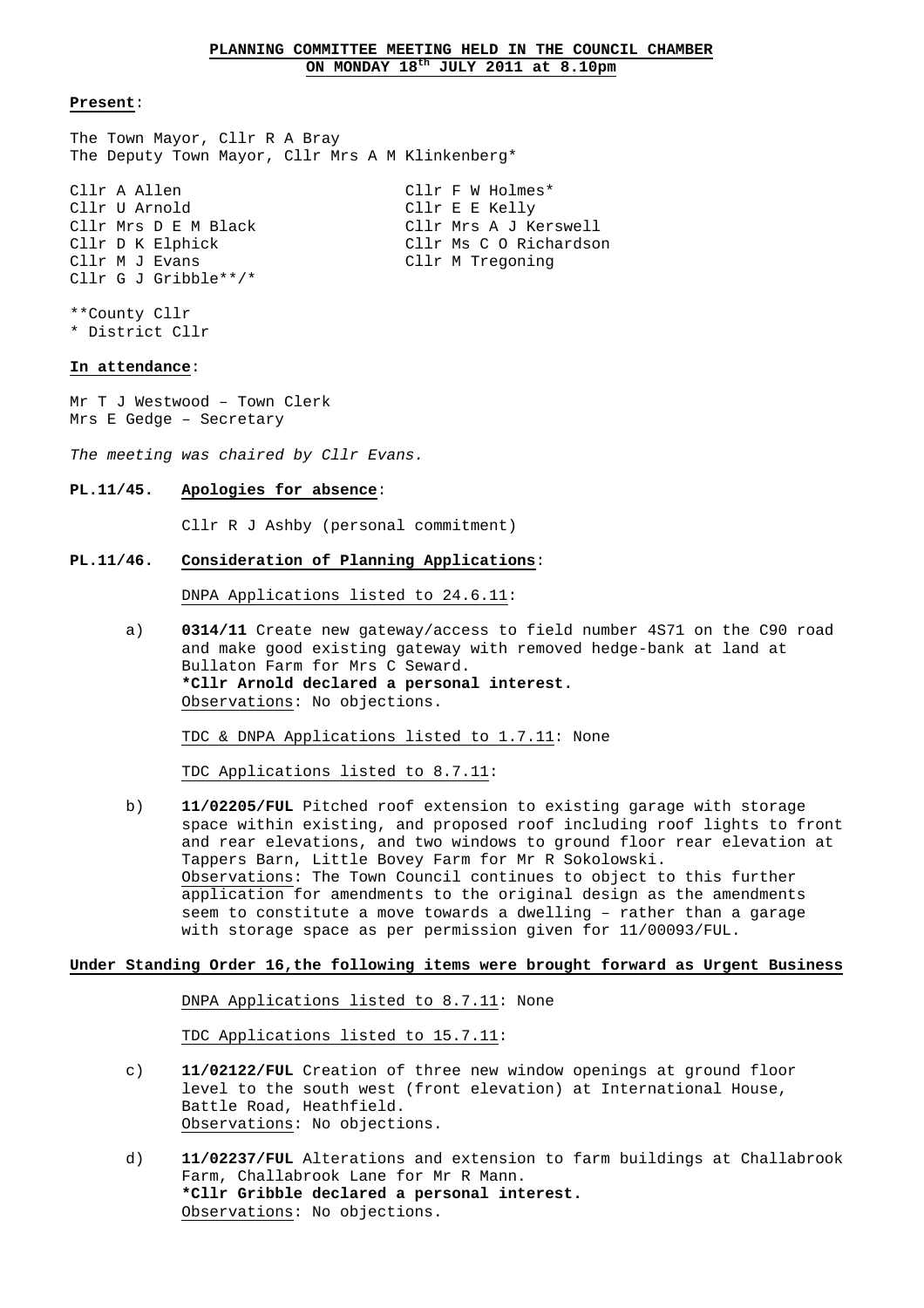e) **11/02278/TPO** Pruning of two Scots Pine and one English Oak and felling of one English Oak at 2 Cavalry Drive, Heathfield for Observations: The Town supports this application providing TDC's Arboriculturist considers the works are necessary.

DNPA Applications listed to 15.7.11:

 f) **0358/11** Erection of timber-framed stables and tack-room at Aller Farm House for Mr & Mrs R E Hunter. **\*Cllr Gribble declared a personal interest.**  Observations: The Town Council supports this application in principle providing the proposed building does not have an adverse impact, due to its location, on the surrounding countryside

# **PL.11/47. Planning Decisions**: Noted.

a) Approvals:

# TDC:

 i) Engineering operations in relation to the re-modelling of existing ponds and adjacent land at former Cardew Pottery, Newton Road. (N/O) ii) Approval of details for 112 dwellings at former Cardew Pottery(N/O) iii) Change of use from office to tearoom at Parke. (N/O) iv) Single storey industrial unit (Use Class B2-General Industrial) with parking at land at King Charles Business Park, Heathfield (N/O) v) Enclosure over existing swimming pool at Brimley Cross. (N/O) vi) Pruning of six trees at 45 Musket Road, Heathfield. (N/O)

The Town Council's submitted observations (No objections- N/O: Objections- O

# **PL.11/48. General Planning Matters brought forward by Councillors**:

- a) **Cllr Mrs Kerswell** asked for clarification regarding the displaying of A-boards on pavements and highways.
- b) **Cllr Allen** asked for information about the "significant changes" relating to the planning proposals for the site at Drumbridges roundabout which were reported in the newspaper. It was noted that a proposed plans for an hotel and filling station have been changed to a market and church for Plymouth Brethren.

The meeting closed at 8.32pm.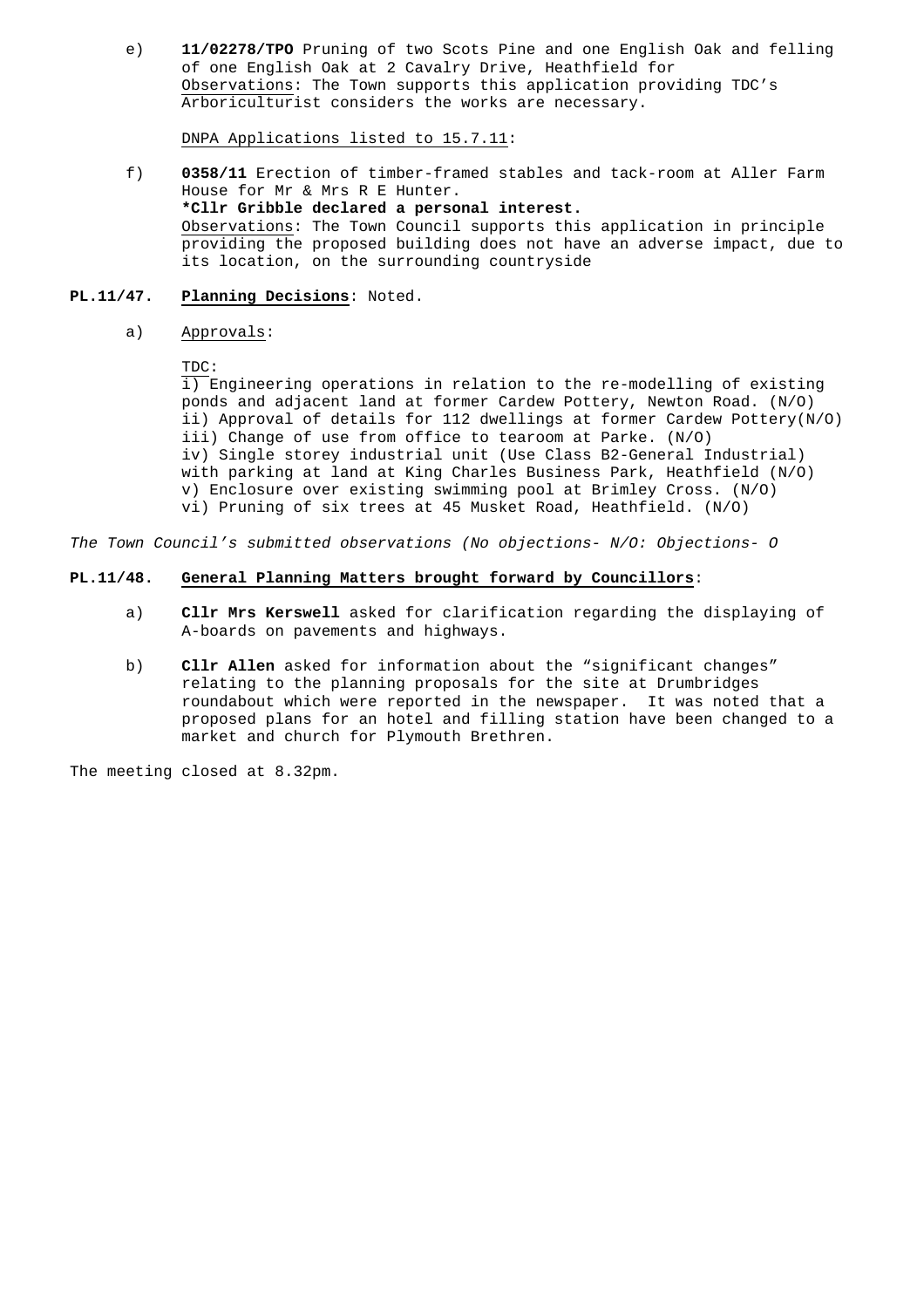The Deputy Town Mayor, Cllr Mrs A M Klinkenberg\*

| Cllr A Allen   |                  | Cllr G J Gribble**/*   |
|----------------|------------------|------------------------|
| Cllr U Arnold  |                  | Cllr Mrs A J Kerswell  |
|                | Cllr D E M Black | Cllr Ms C O Richardson |
|                | Cllr D K Elphick | Cllr M Tregoning       |
| Cllr M J Evans |                  |                        |

\*\*County Cllr \*District Cllr

# **In attendance**:

Mr T J Westwood – Town Clerk Mrs E Gedge - Secretary

The meeting was chaired by Cllr Gribble.

Prior to the commencement of the meeting, Mr Rob Richards and Mr Ian James of Devon County Council gave a comprehensive presentation about the current progress of the Wray Valley Community Path and outlined future proposals and suggestions for the route through Bovey Tracey Parish.

Cllr Gribble thanked both officers for attending and they then left the meeting at 7.40pm.

#### **FR&GP.11/47 Apologies for absence**:

 Cllr R J Ashby (on holiday) The Town Mayor, Cllr R A Bray (personal commitments) Cllr F W Holmes\*

# **FR&GP.11/48 Consideration of minutes of previous FR&GP Committee meeting held on 6.6.11**:

Noted.

# **FR&GP.11/49 Accounts & Financial Statement**:

 The Financial Statement dated 12.9.11 was received and adopted. The accounts were approved for payment.

# **FR&GP.11/50 Street Lighting – Devon County Council Part-Night Lighting Policy:**

 It was noted that: a) Devon County Council (DCC) has approved a policy of part-night lighting in residential areas across the whole county, which will result in the lights being switched off at about 12.30am for a period of five hours. b) This is being implemented to reduce both carbon emissions and energy costs. c) The Government's Comprehensive Spending Review has added a degree of urgency to the delivery of the change to part-night lighting. d) DCC has written to inform the Town Council that the change to part-night lighting in residential areas in Bovey Tracey will take place within the next few months. e) Main routes of A382 & B3344 (Station Road & Le Molay-Littry Way) will remain lit at night. f) The Police and County Councillor Gribble have also been included in this consultation.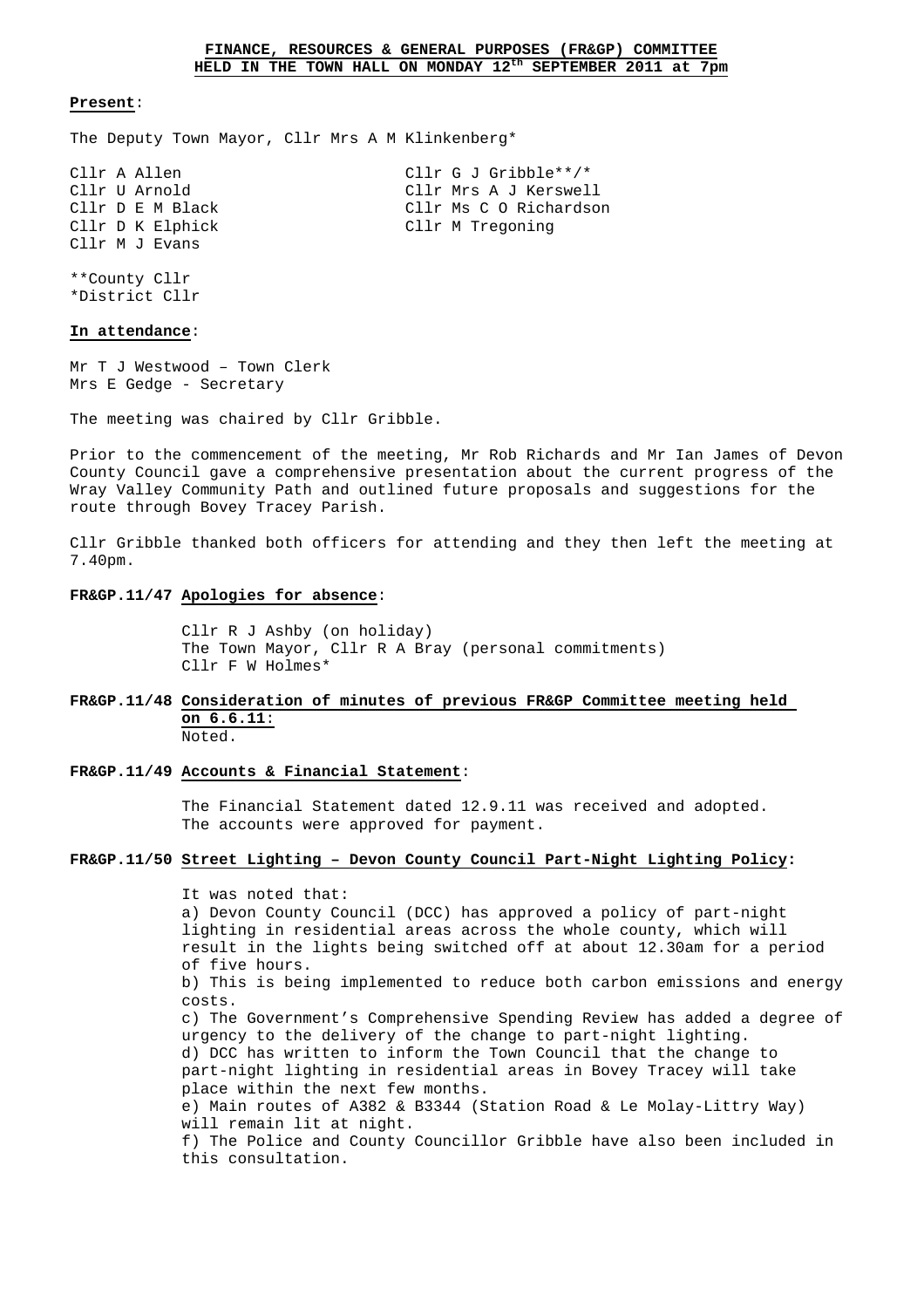Members were requested to consider whether there are any particular residential areas that may require street lighting to remain on at the present timings.

#### **Resolved**:

 To notify the Town Clerk of any roads/footpaths within the parish where it would be preferable for the street lights to remain lit all night.

#### **FR&GP.11/51 Wray Valley Community Path:**

 Having noted the information provided from the presentation for the suggested route through Bovey Tracey of the Wray Valley Community Path, Councillors considered possible routes. **\*County/District Cllr Gribble declared a personal interest.** 

After considerable discussion it was

# **Resolved**:

 To agree in principle that the designated route go through Mill Marsh Park, parallel to the river.

#### **FR&GP.11/52 Business Opportunities for Bovey Tracey:**

 Following the recent fact-finding trip to Ottery St Mary including the meeting with members of Ottery St Mary Town Council and Ottery St Mary's Chamber of Commerce, consideration was given to the proposals which had been outlined previously. (\*Further information on the next stage, if the Town Council wished to proceed with this initial proposal, was previously circulated).

After considerable discussion it was

#### **Resolved**:

To request the Town Clerk:

- a) To apply for places at the Somerset Towns Forum meeting on October 5<sup>th</sup> 2011 at Shepton Mallet.
- b) To contact the Town Clerk at Kingsbridge and arrange a visit.

# **FR&GP.11/53 Appointment of Internal Auditor:**

 Consideration was given to renewing the contract with Mr Ken Abraham who acts as the Internal Auditor for the Town Council's Accounts.

 It was noted that: a) The current contract with Mr Abraham expired with the completion of the 2010/2011 Annual Return. b) The fee for the 2010/11 audit was £490.00. (\*Copies of the proposed contract and the scale of fees were previously circulated).

## **Resolved**:

To renew Mr K Abraham's contract for a further five year period.

# **FR&GP.11/54 Charter Mosaic:**

It was noted that in order to install one of the Charter Mosaics on the wall of the public toilets in Station Road there is a requirement to enter into an agreement with Teignbridge District Council prior to any works commencing.

 Consideration was given to the approval of the terms of the licence so that this project can progress. (\*A draft terms for a licence was previously circulated).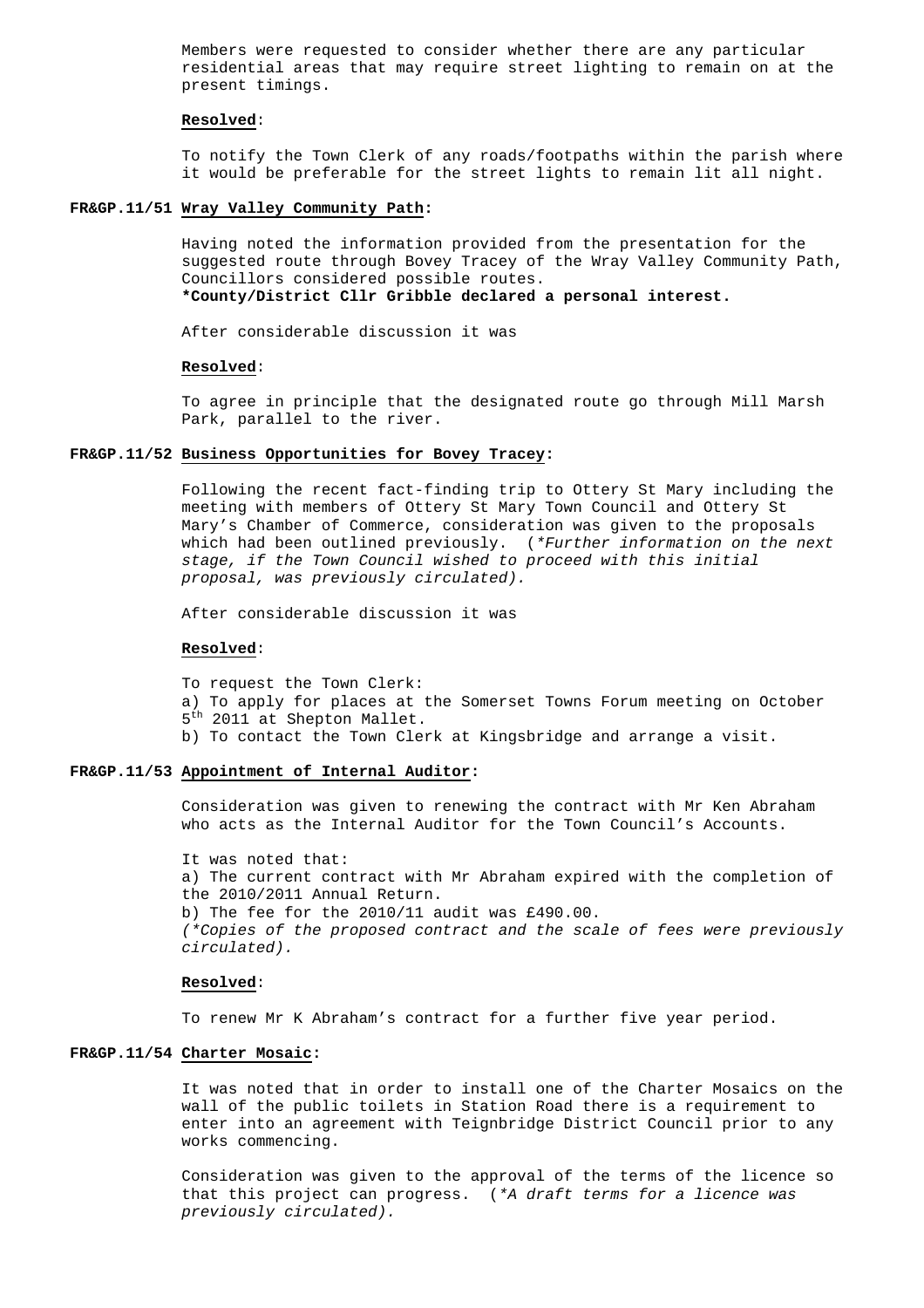#### **Resolved**:

To apply for the licence.

#### **FR&GP.11/55 Cardew Site:**

Consideration was given to appropriate names for the roads on this Development. (\*Options were circulated at the meeting).

#### **Resolved**:

To submit the name "Templer Court".

# **FR&GP.11/56 Bovey Tracey Football Club (BTFC) - Use of Pitch at Recreation Ground:**

(Item brought forward by Cllr Elphick) Consideration was given to withdrawing the use of the football pitch at the Recreation Ground until the surfaces of the goal mouths have been re-instated by the Football Club to the satisfaction of the Town Council. (\*Cllr Kelly left the meeting at 8.48pm).

After considerable discussion it was

#### **Resolved**:

 i) It is the Town Council's considered opinion - following a meeting with members of the Town Council and BTFC on 10.9.11 – that there should be no football matches or practice sessions at the Recreation Ground for the 2011/12 season due to the need to undertake essential repairs to the playing surface over the autumn and winter period.

 ii) To ensure this is achieved to a satisfactory level, working with both the Cricket and Football Clubs, a complete schedule of work and costs is to be prepared in order to commence improving the playing surface (excluding the cricket square).

#### iii) Schedule

 The schedule will incorporate that correct maintenance is carried out and adhered to year round. It is expected that both clubs will agree to the maintenance schedule and programme of works. It is anticipated the schedule will be available for members to consider at the RP&P committee meeting on 24.10.11.

iv) Use of Mill Marsh Park

 BTFC will be allowed to install a football pitch in Mill Marsh Park for one season only (2011/12). Conditions relating to granting this request are as follows:

 a) The location of the pitch in Mill Marsh Park will be at the discretion of the Town Council.

b) All football posts will be portable and not fixed permanently.

 c) The pitch is to be used on Saturdays only for matches. The pitch will not be used for practice sessions or at any other time. Permission is for the 2011/12 season only due to the necessary works at the Recreation Ground.

 d) Full reinstatement of the pitch will be required by a set date – to be decided by the Town Council when the date of the last fixture of 2011/12 season is known. If the work is not completed by that date, the Town Council will instruct a competent contractor to undertake the work and re-charge BTFC all the costs involved. It is not anticipated the permission will extend beyond the first Sunday in April 2012.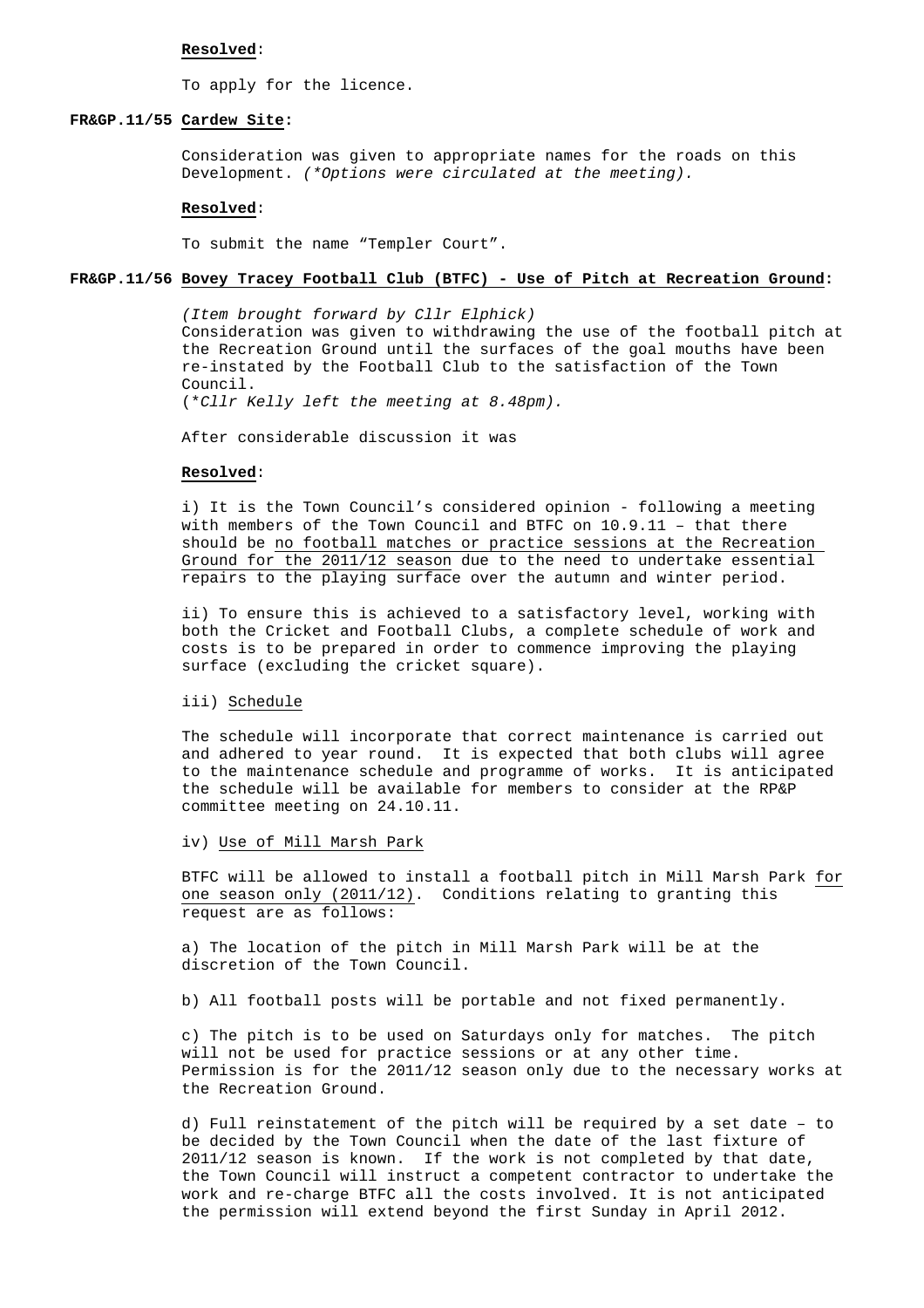e) If any substantial complaint is received from a member of the public in relation to the conduct of players and spectators during football matches, permission to use Mill Marsh Park will be withdrawn immediately.

 BTFC has to appreciate Mill Marsh is a recreational area for the benefit of parishioners, and accommodating a football pitch and the subsequent football matches should not encroach on parishioners enjoying this facility.

These provisional conditions are to be confirmed and may be added to.

# **FR&GP.11/57 For Information:**

 i) AGM's of Devon Association of Local Councils & Community Council of Devon on 8.10.11 at Exeter Racecourse 9.30am-4pm ii) AGM of Bovey Tracey Business Association on 14.9.11 at the Dolphin Hotel 7.30pm. iii) Tour of Britain Cycle Race through Bovey Tracey on Thursday 15<sup>th</sup> September 2011 at approx 11.00am.

# **FR&GP.11/58 Matters brought forward by Councillors:**

 **Cllr Mrs Kerswell** reported that she had received complaints regarding dogs running loose and fouling on the Recreation Ground.

The meeting closed at 8.58pm.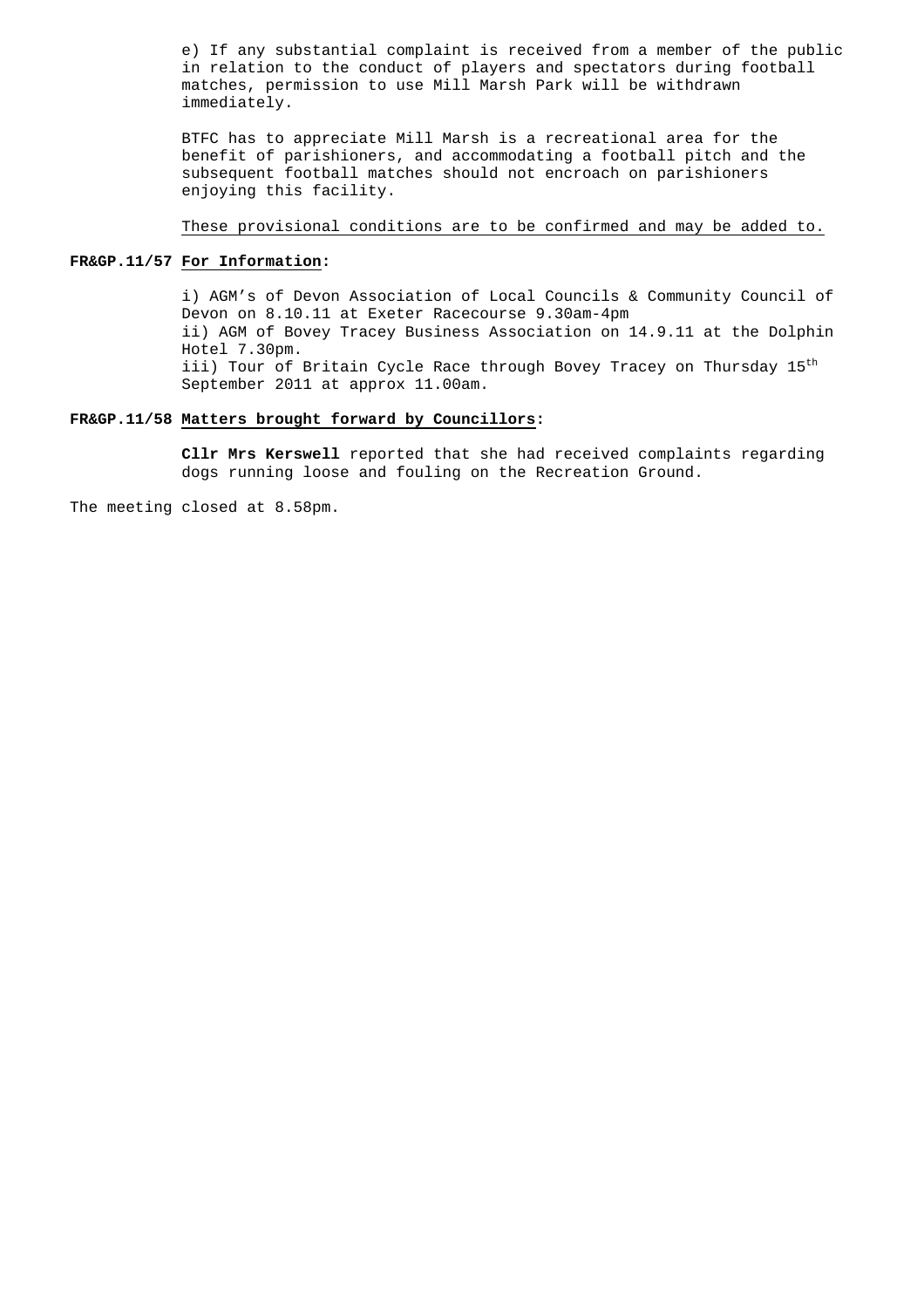# Accounts paid up to 15.7.11

| General Account |                                      | $\pounds$ |
|-----------------|--------------------------------------|-----------|
| 6.6.11          | 1 <sup>st</sup> Office Equipment Ltd | 578.26    |
| $\zeta$ $\zeta$ | Arnolds                              | 20 90     |
| 66              | <b>Castles of Dawlish</b>            | 98.38     |
| 66              | Firewatch SW Ltd                     | 185.53    |
| 66              | Mole Valley Farmers Ltd              | 95.99     |
| 7.6.11          | <b>B</b> T Youth Action              | 834.00    |
| 21.6.11         | <b>Boyces at Manstree</b>            | 2834.88   |
| $\zeta$ $\zeta$ | <b>Castles of Dawlish</b>            | 114.24    |
| 66              | Lea Park Nurseries                   | 929.64    |
| 66              | <b>Newton Bushel Morris</b>          | 120.00    |
| 66              | H & A Waste Services Ltd             | 193.44    |
|                 | R W Hubbard                          | 36.99     |
| 66              | K J Thulborn Ltd                     | 1341.82   |
| 66              | Michelle Wilcox                      | 250.00    |
| 66              | Devon & Cornwall Newspapers Ltd      | 469.00    |
| $\zeta$ $\zeta$ | S W Water Ltd                        | 5.21      |
| 5.7.11          | C Coombes                            | 17.00     |
| 66              | N Brock                              | 820.00    |
| 66              | <b>Bovey Tracey AFC</b>              | 62.25     |
| 66              | Mole Valley Farmers Ltd              | 155.29    |
|                 | Record RSS Ltd                       | 3849.60   |
| 66              | Miss Y Nicholls                      | 60.00     |
| 66              | Orchard Print                        | 837.54    |
| 66              | Teignbridge District Council         | 300.00    |
|                 | Pulse8internet Ltd                   | 126.00    |
| 66              | <b>B T Youth Action</b>              | 834.00    |
|                 | <b>Team Strides</b>                  | 419.40    |
| 66              | Post Office Ltd                      | 86.00     |
| $\zeta$ $\zeta$ | Half Marathon Entry Fee Refunds      | 120.00    |
| 11.7.11         | Dignity Funeral Services Ltd         | 2012.00   |
| $\zeta$ $\zeta$ | Record RSS Ltd                       | 414.00    |
| 66              | C R Willcocks & Co Ltd               | 6.91      |
| 66              | S W Water Ltd                        | 46.21     |
| 66              | Sound & Visual Systems Ltd           | 645.60    |
|                 |                                      | 18920.08  |

# Wages/Salaries 10793.40

# **Direct Debits**

| 6.6.11  | Orange Payt.   | 39.73   |
|---------|----------------|---------|
| 8.6.11  | UK Fuels Ltd   | 179.06  |
| 27.6.11 | <b>BOC</b> Ltd | 21.48   |
| 29.6.11 | CanNetworks    | 34.45   |
| 1.7.11  | Aviva          | 421.29  |
| 4.7.11  | Ing Lease      | 1164.00 |
| 5.7.11  | Orange Payt.   | 39.73   |
| 6.7.11  | UK Fuels Ltd   | 78.22   |
|         |                | 1977.96 |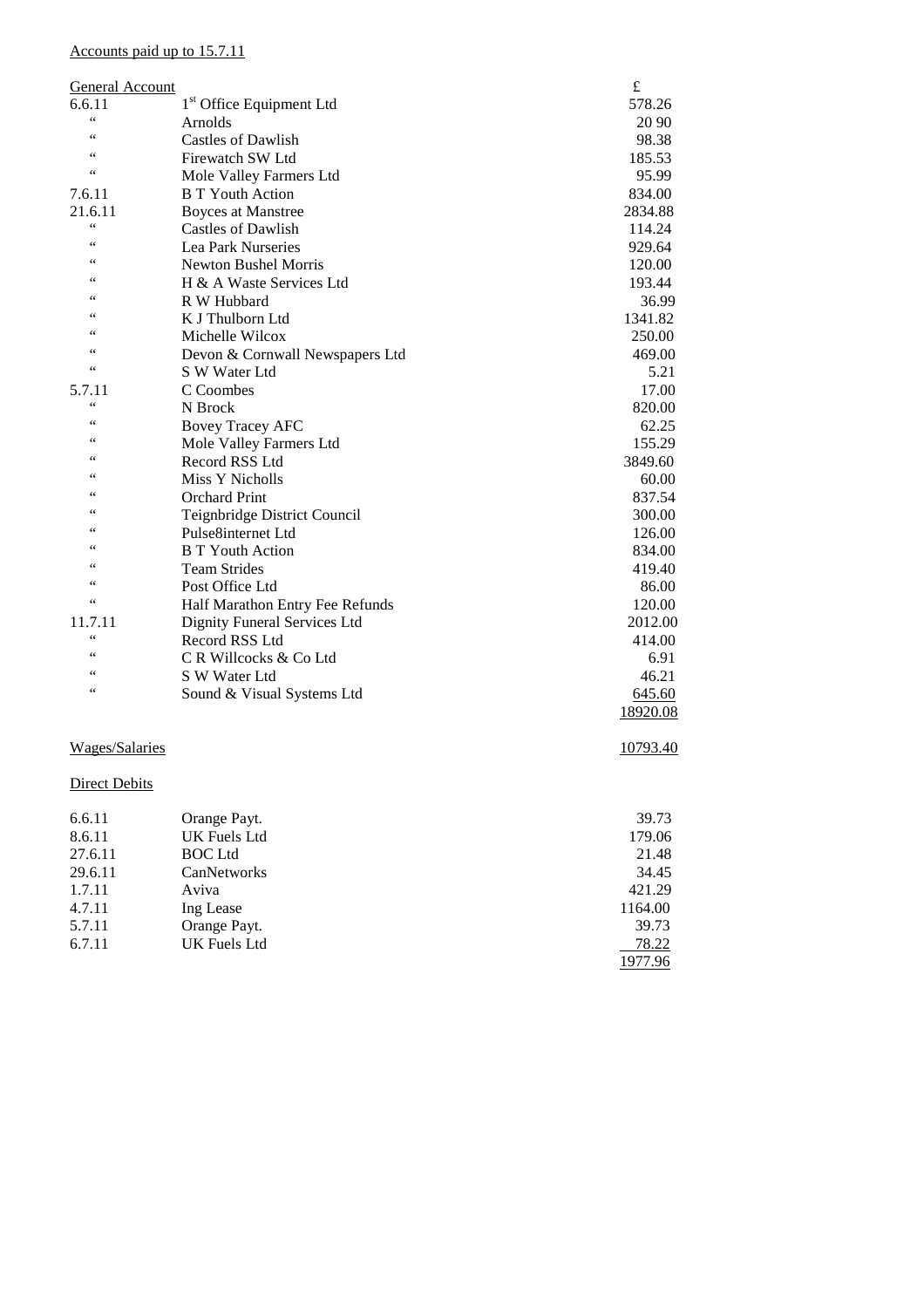| Accounts paid up to 9.9.11 |                                       |           |
|----------------------------|---------------------------------------|-----------|
| General Account            |                                       | $\pounds$ |
| 18.7.11                    | N Brock                               | 260.00    |
| $\zeta$ $\zeta$            | Castles of Dawlish                    | 39.05     |
| 66                         | Devon Assoc. of Local Councils        | 66.00     |
| 66                         | H & A Waste Services Ltd              | 187.20    |
| 66                         | S W Water Ltd                         | 35.17     |
| $\leq$ $\leq$              | <b>MNR Projects Ltd</b>               | 2040.00   |
|                            |                                       |           |
| 28.7.11<br>$\zeta$ $\zeta$ | SD Building Services                  | 540.00    |
| 66                         | Firewatch SW Ltd                      | 223.61    |
| 66                         | Mole Valley Farmers Ltd               | 77.40     |
| 66                         | EDF Energy 1 Ltd                      | 4.42      |
|                            | R W Hubbard                           | 36.99     |
| 66                         | K J Thulborn Ltd                      | 1109.86   |
| 66                         | Ecotricity                            | 5.73      |
| 1.8.11                     | <b>Bovey Tracey AFC</b>               | 750.00    |
| 9.8.11                     | Mole Valley Farmers Ltd               | 70.98     |
| $\zeta$ $\zeta$            | EDF Energy 1 Ltd                      | 77.86     |
| 66                         | 1 <sup>st</sup> Office Equipment Ltd  | 78.00     |
| 66                         | <b>PVM Supplies Ltd</b>               | 136.78    |
| 66                         | Devon & Cornwall Newspapers Ltd       | 36.00     |
| $\epsilon$                 |                                       |           |
| 66                         | Elizabeth Westwood (Traidcraft)       | 70.20     |
| 66                         | Civil Solutions Ltd                   | 63.34     |
| 66                         | <b>Bovey Tracey Youth Action</b>      | 834.00    |
|                            | Teignbridge District Council          | 2993.38   |
| 11.8.11                    | S W Water Ltd                         | 43.22     |
| $\zeta$ $\zeta$            | Arnolds                               | 22.49     |
| 66                         | Castles of Dawlish                    | 46.48     |
| $\leq$ $\leq$              | <b>Bovey Court Garage</b>             | 156.46    |
| 19.8.11                    | Dartmoor Heathers & Gardens           | 1215.90   |
| 66                         | <b>Castles of Dawlish</b>             | 17.27     |
| 66                         | Max Bayles Professional Tree Care Ltd | 792.00    |
| $\epsilon$                 | <b>WPS</b> Insurance Brokers          | 10.00     |
| 66                         | <b>Office Furniture Online</b>        | 648.00    |
| 66                         |                                       | 156.45    |
| 66                         | Teignbridge District Council          |           |
| $\zeta$ $\zeta$            | S W Water Ltd                         | 5.84      |
|                            | K J Thulborn Ltd                      | 2011.73   |
| 26.8.11<br>$\zeta$ $\zeta$ | H & A Waste Services Ltd              | 318.24    |
|                            | Southern Electric                     | 102.11    |
| $\zeta$ $\zeta$            | S Ripley                              | 495.00    |
| $\zeta$ $\zeta$            | <b>EDF</b> Energy                     | 48.68     |
| 1.9.11                     | Bim                                   | 140.00    |
| $\zeta$ $\zeta$            | N Brock                               | 260.00    |
| $\zeta$ $\zeta$            | <b>Bovey Tracey Youth Action</b>      | 834.00    |
| $\zeta$ $\zeta$            | 1 <sup>st</sup> Office Equipment Ltd  | 338.03    |
|                            |                                       | 17397.87  |
|                            |                                       |           |
| Wages/Salaries             |                                       | 5421.46   |
|                            |                                       |           |
|                            |                                       |           |
| <b>Direct Debits</b>       |                                       |           |
| 28.7.11                    | Can Networks                          | 37.27     |
| 1.8.11                     | Aviva                                 | 421.29    |
| 4.8.11                     | Ecotricity                            | 70.68     |
| $\zeta$ $\zeta$            | Ecotricity                            | 153.12    |
| 5.8.11                     | Orange Payt.                          | 39.73     |
| 10.8.11                    | UK Fuels Ltd                          | 146.30    |
| 26.8.11                    | Can Networks                          | 36.05     |
| 1.9.11                     | Aviva                                 | 421.29    |
| 5.9.11                     | Orange Payt.                          | 39.73     |
| 7.9.11                     | UK Fuels Ltd                          | 140.68    |
|                            |                                       |           |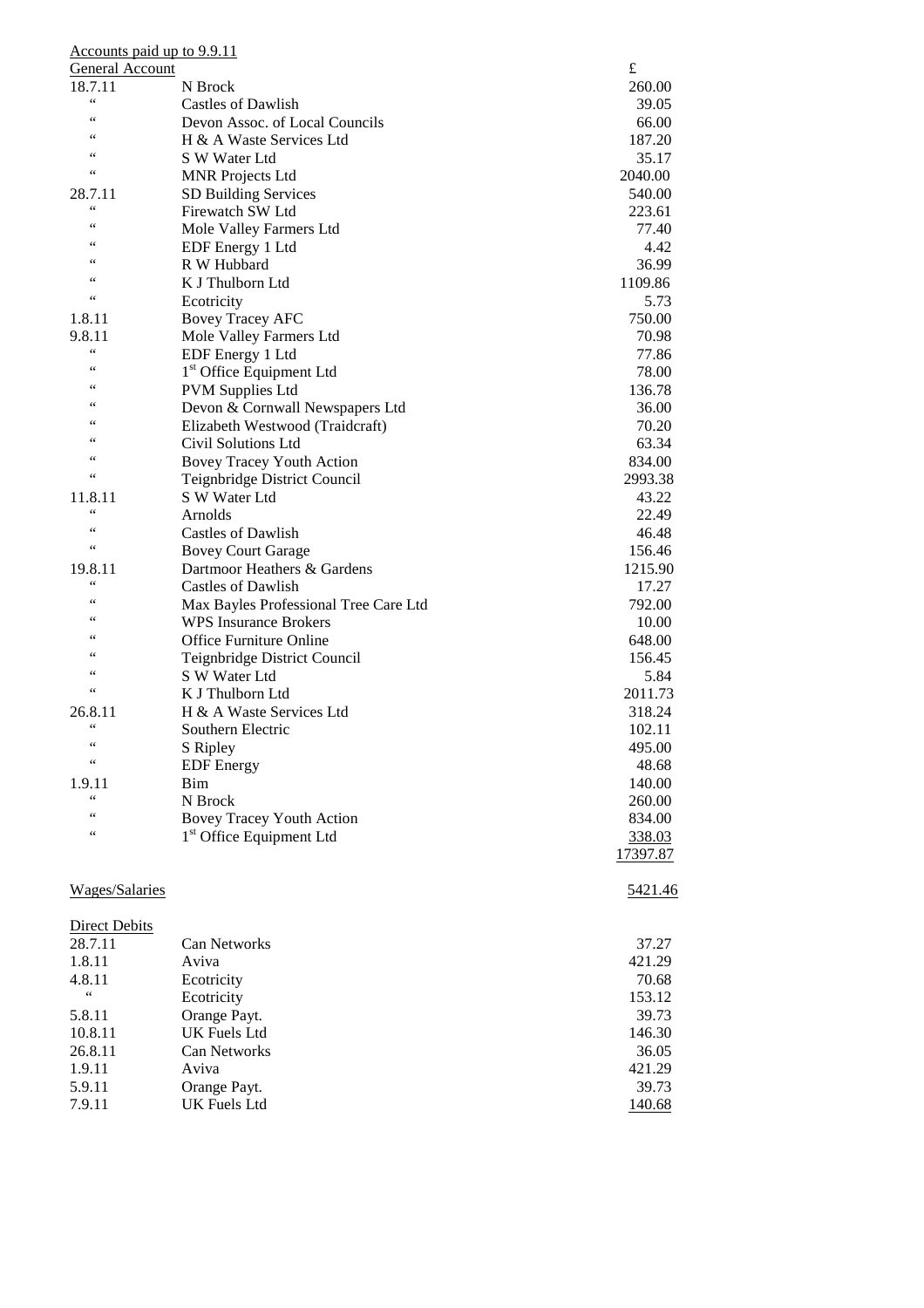# **FINANCIAL STATEMENT 12th SEPTEMBER 2011**

| Accounts to be paid                    | £        |
|----------------------------------------|----------|
| N Brock                                | 260.00   |
| Chudleigh Town Council                 | 55.65    |
| Robin Ray Ltd                          | 25.00    |
| Teignbridge District Council           | 5300.00  |
| K J Thulborn Ltd                       | 632.38   |
| S W Water Ltd                          | 22.18    |
| 44<br>66<br>44                         | 13.66    |
|                                        | 6308.87  |
|                                        |          |
| <b>Current Account</b>                 | 8954.34  |
| Accounts to be paid                    | 6308.87  |
|                                        | 2645.47  |
| <b>Business Instant Access Account</b> | 54751.49 |
|                                        | 57396.96 |
|                                        |          |
| <b>Fixed Term Deposit</b>              | 70349.04 |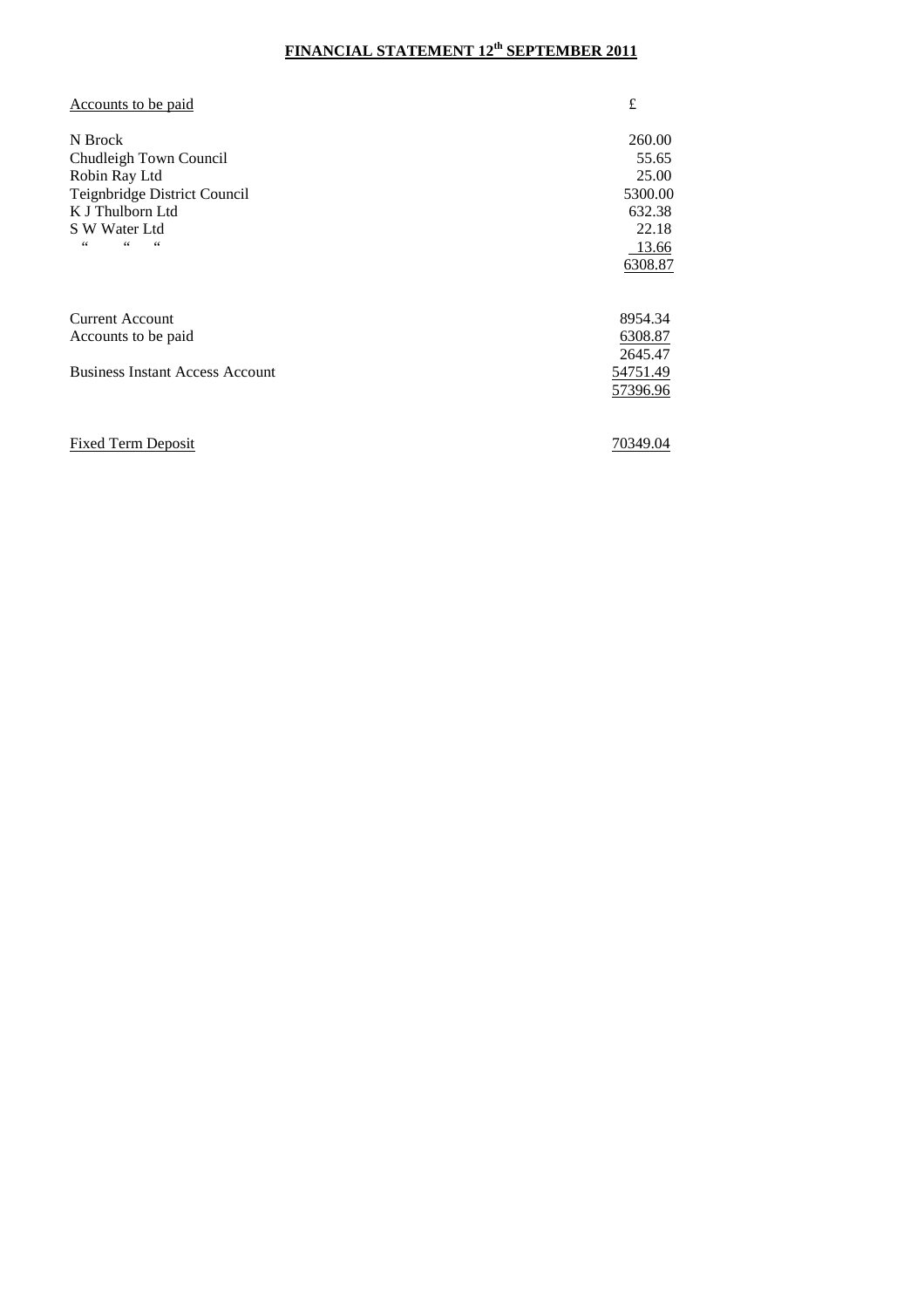The Deputy Town Mayor, Cllr Mrs A M Klinkenberg\*

| Cllr A Allen     | Cllr G J Gribble**/*   |
|------------------|------------------------|
| Cllr U Arnold    | Cllr Mrs A J Kerswell  |
| Cllr D E M Black | Cllr Ms C O Richardson |
| Cllr D K Elphick | Cllr M Tregoning       |
| Cllr M J Evans   |                        |

\*\*County Cllr \*District Cllr

# **In attendance**:

Mr T J Westwood – Town Clerk Mrs E Gedge – Secretary

The meeting was chaired by Cllr Evans.

# **PL.11/49. Apologies for absence**:

 Cllr R J Ashby (on holiday) The Town Mayor, Cllr R A Bray (personal commitments) Cllr F W Holmes\* Cllr E E Kelly (Family commitments)

#### **PL.11/50. Consideration of Planning Applications**:

TDC Applications listed to 26.8.11:

- a) **11/02119/FUL** First floor extension to include Juliet balcony and conversion of garage into living accommodation and addition of porch at 12 Storrs Close for Mr A Downton. Observations: No objections.
- b) **11/02759/FUL** Installation of solar panels on south and west sides of dwelling at Faraway, Brimley Road for Mr and Mrs Cornish. **\*Cllrs Evans & Gribble declared a personal interest.**  Observations: No objections.
- c) **11/02851/LBC** Porch to the west elevation at 2 Southbrook Cottages for Mr Martin. **\*Cllr Tregoning declared a prejudicial interest. \*Cllr Gribble declared a personal interest.**  Observations: No objections.
- d) **11/02843/TPO** Felling of two oak and pruning of four oaks at 16 Forbes Close, Heathfield for Mrs V Garforth. Observations: The Town Council will support the decision of TDC Arboriculturist.

DNPA Applications listed to 26.8.11:

- e) **0421/11** Construction of open-fronted, oak-framed triple garage at 8 Hawkmoor Parke for Mr R Arnold. Observations: No objections providing the application is not contrary to DNPA guidelines.
- f) **0436/11** Solar PV 4kw system on roof of barn at Shaptor Barn, Shaptor Farm for Mr R Taylor. Observations: No objections providing the application is not contrary to DNPA guidelines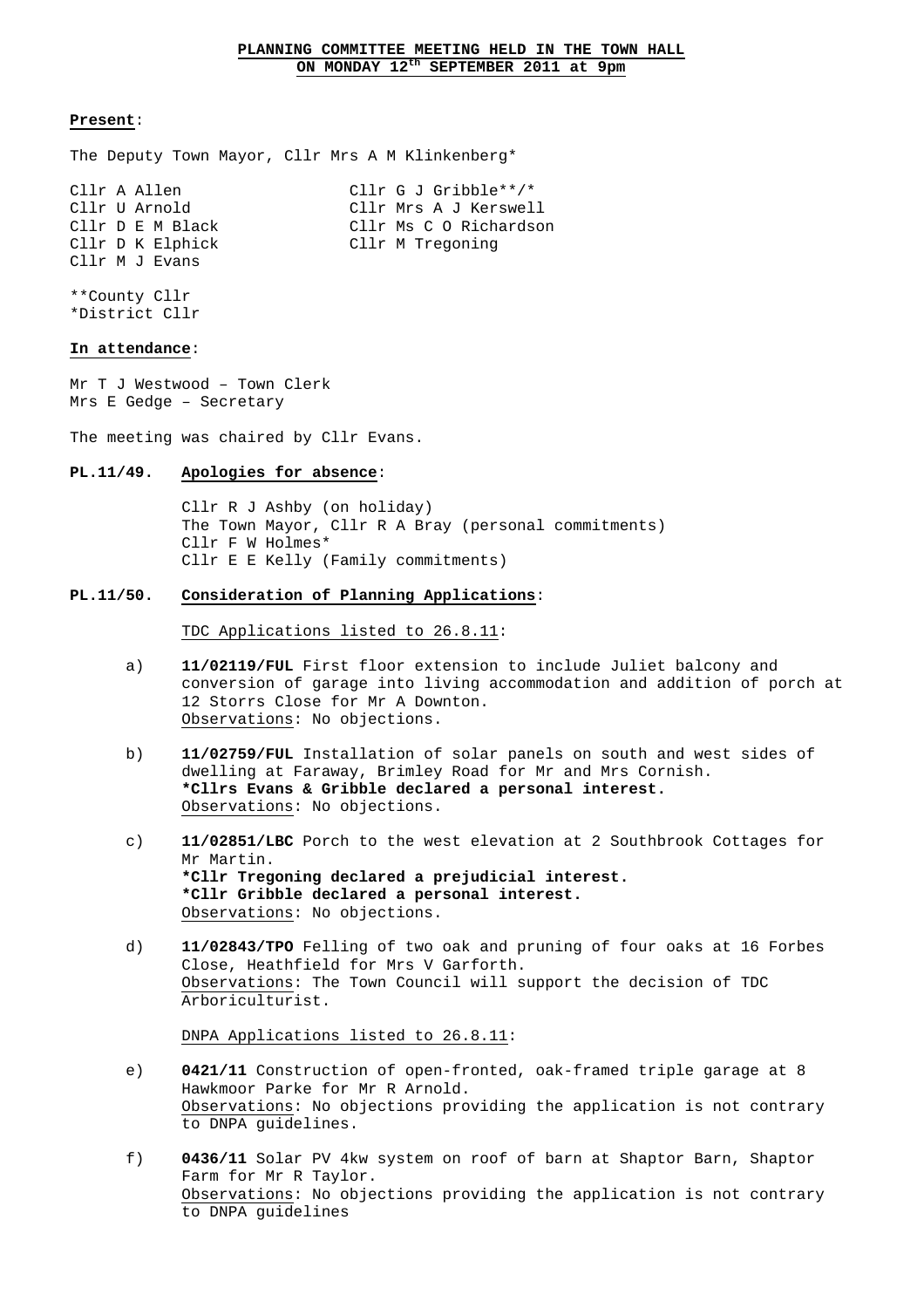TDC Applications listed to 2.9.11:

 g) **11/02926/COU** Change of use from warehousing (use Class B8) to light engineering (use Class B2) at 23 Cross Grange, Fairfax Road, Heathfield for South West Lifts Ltd. Observations: No objections.

# **PL.11/51. Planning Decisions**: Noted.

a) Approvals:

TDC:

 i) Creation of three new window openings at ground floor level to the south west (front) elevation at International House, Battle Road, Heathfield. (N/O) ii) Pruning of two Scots Pine and one English Oak and felling of one English Oak at 2 Cavalry Drive, Heathfield. (N/O)

The Town Council's submitted observations (No objections- N/O: Objections- O)

# **PL.11/52. General Planning Matters brought forward by Councillors**: None.

The meeting closed at 9.10pm.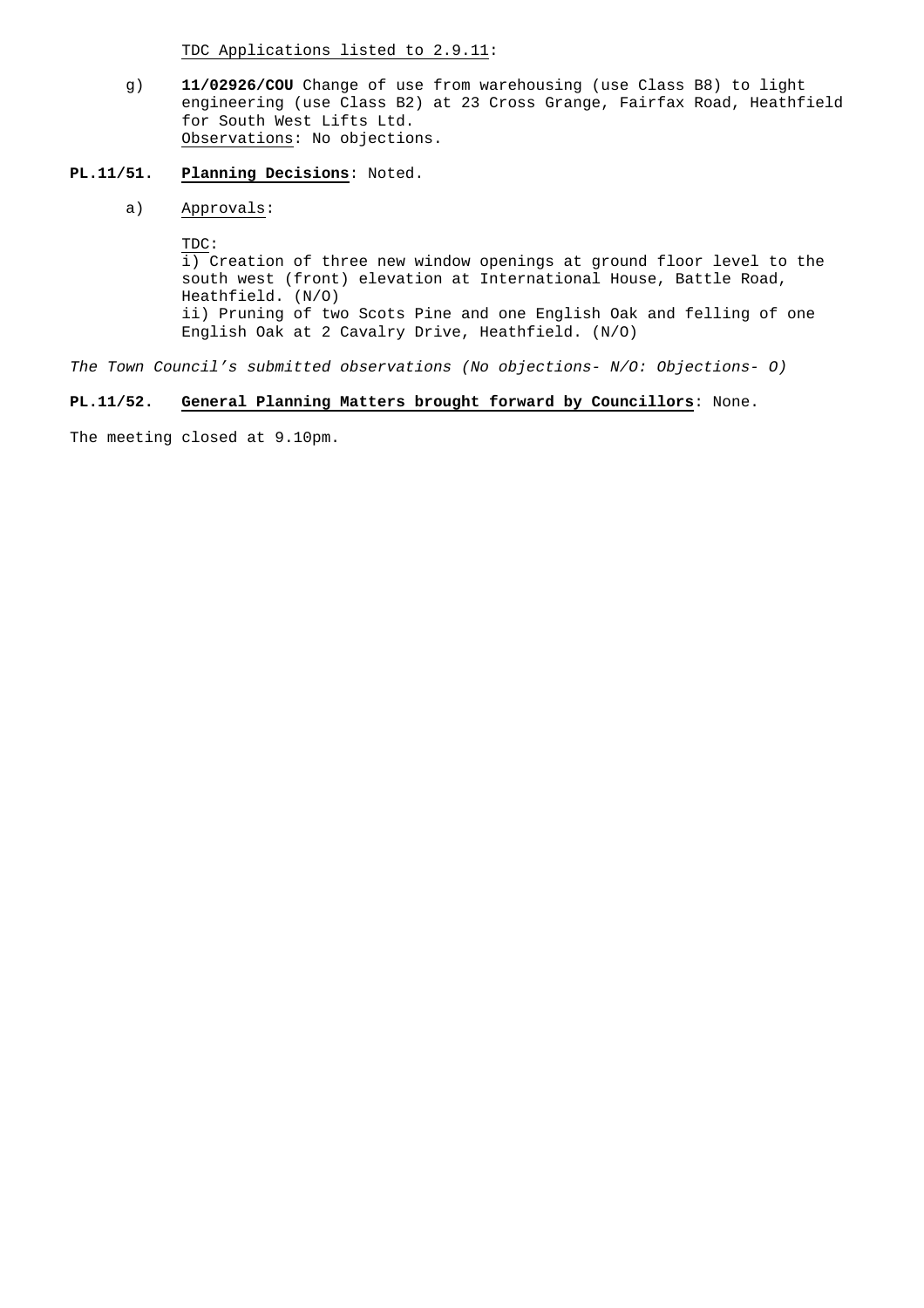# **REPORT OF COUNCIL BUSINESS CONSIDERED DURING THE RECESS PERIOD – JULY/AUGUST 2011**

The Town Mayor, Deputy Town Mayor, Chairmen and Vice-Chairmen of the RP&P, FR&GP and Planning Committees were given authority at the RP&P Committee meeting held on Monday  $18<sup>th</sup>$  July 2011 (minute no:RP&P.11/48) to view planning applications and general correspondence during the recess in order to make relevant comments. Other Councillors were also invited to make comments should they wish to do so. The following report gives details of action taken.

#### **R.11/01. Consideration of Planning Applications**:

TDC Applications listed to 22.7.11: None

DNPA Applications listed to 27.7.11: None

TDC Applications listed to 29.7.11:

 a) **11/01542/FUL** Erection of a single storey dwelling at 14 Cromwells Way for Mrs I Willcocks. Observations: The Town Council continues to oppose this application for the following reasons:

 The proposal would be contrary to Policies H2, H11, C1 and C8 of the Teignbridge Local Plan because the application does not demonstrate that the site is developable for a dwelling, having regard to:

 i) The location of a nearby protected tree. ii) The residential amenity of the occupiers of adjoining dwellings. iii) The width of the proposed vehicular access and iv) The character of the site and its surroundings.

- b) **11/02339/FUL** Erection of external standby generator to front elevation at Heathfield Units, Battle Road, Heathfield for Sandpiper Books. Observations: No objections.
- c) **11/02495/FUL** Photovoltaic panels at 2 Devon House Drive for Mr C Dell. Observations: No objections.
- d) **11/02514/FUL** Single storey extension to the side elevation at 3 Pottery Road for Mr D Rowe.  **\*County Cllr Gribble declared a personal interest.** Observations: No objections.

DNPA Applications listed to 3.8.11: None.

TDC Applications listed to 5.8.11:

- e) **11/02325/FUL** Enlarge existing garage including garden room over at 19 Pottery Road for Mr J Lilley. Observations: No objections in principle to the proposed enlargement of the existing garage but concerns were raised with regard to the proposed garden room which would overlook neighbouring properties resulting in loss of privacy.
- f) **11/02542/FUL** Single storey garden room extension to replace existing conservatory at 11 The Oaks for Mr & Mrs E Ridgewell. **\*Cllr Gribble declared a personal interest.**  Observations: No objections.
- g) **11/02554/TPO** Dismantle ash tree to 6 metre stump at 17 Rendells Meadow for Mr Stocking. Observations: No objections. \*\*Please note: The Town Council supports this application providing TDC's arboriculturist considers the works are necessary.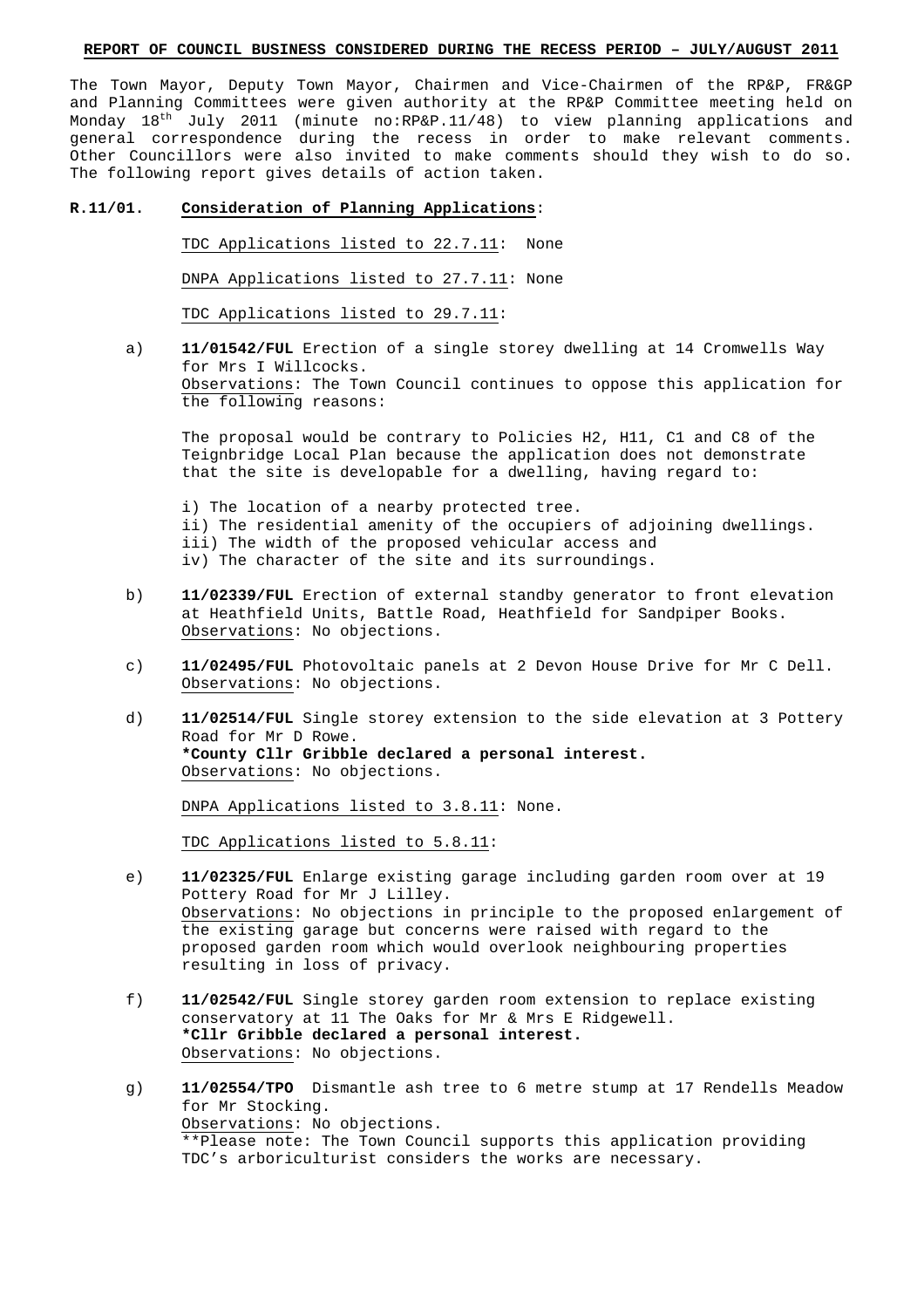Application for Adjoining Parish:

 h) **11/02566/FUL** Proposed alteration to hedge position and entrance to provide improved entrance at Little Dunley Farm for Mr Nock. Observations: No objections.

Revised Applicant Name & Address:

 i) **11/02122/FUL** Creation of 3 new windows at ground floor level to SW elevation at International House, Battle Road, Heathfield for Sandpiper Books, 24 Langroyd Road, London SW17 7PL. Observations: Noted.

DNPA Applications listed 10.8.11: None.

TDC Applications listed to 12.8.11:

- j) **11/02552/ADV** Erection of illuminated and non-illuminated building mounted and boundary signage (new and replacement) at 22 Battle Road, Heathfield for Mole Valley Farmers. \***Cllr Mrs Klinkenberg declared a personal interest.**  Observations: No objections.
- k) **11/02628/FUL** Porch to north east elevation at 51 Five Acres, New Park for Mr & Mrs Marsh. Observations: No objections.

Appeal – Written Representations:

 l) **11/00029/REF** Appeal against refusal of planning permission for proposed dwelling rear of Heat\*her Cottage, Old Newton Road for Mr K Revell. Observations: Noted.

DNPA Applications listed to 17.8.11: None.

TDC Applications listed to 19.8.11:

 m) **11/02271/FUL** Installation of play equipment/facilities at St Catherine's C of E Primary School, Musket Road, Heathfield for the Governing Body. Observations: No objections.

Application for Adjoining Parish:

 n) **11/02555/MAJ** Outline application for a mixed use development comprising a Livestock Market; B2 and B8 Employment Development (with ancillary B1 office accommodation); Religious Meeting Hall (use Class D1); Restaurant/Pub; and Residential Development (including demolition of existing dwellings at Gaverick Court) together with associated landscaping, play space drainage, car parking and access at Land at Ilford Park, Stover for Arnold White Estates Ltd. Observations: No objections.

# **R.11/02. Planning Decisions**:

a) Approvals:

TDC:

 i) Porch at 9 Newlands Drive, New Park (N/O) ii) Crown Reduction of one Sweet Chestnut and crown lift Limes at Newton Lodge, Thorne Cross (N/O) iii) Replacement external timber staircase to first floor flat at 27A Fore Street (N/O) iv) Conversion of rear extensions to one unit annexed accommodation at Wolleigh House (N/O)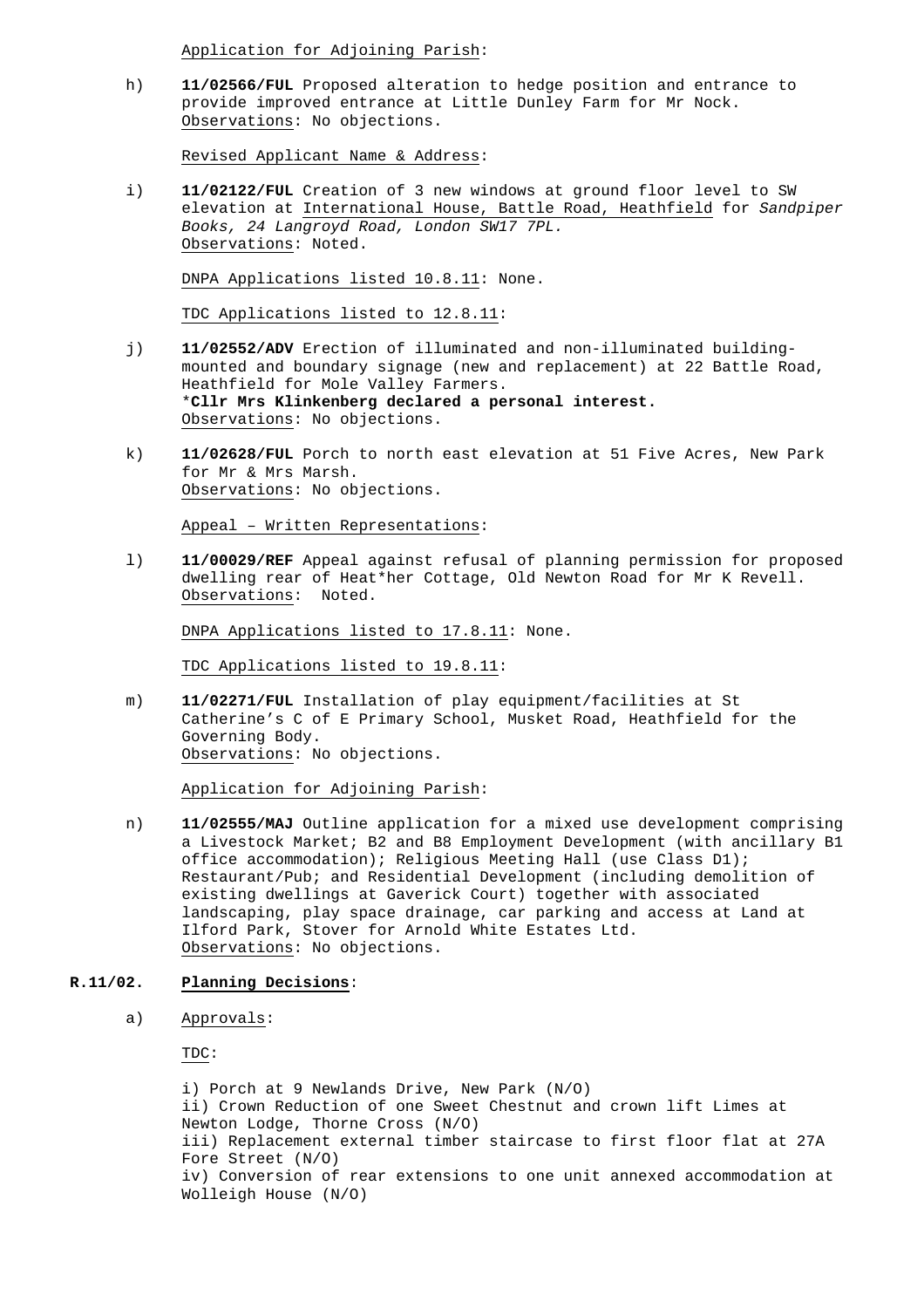v)Demolition of existing and construction of new dwelling at Tresleigh, Bradley Road (O) vi)Installation of dormer window at Mimosa Cottage, 3 Fore Street (N/O) vii) Single storey side extension and rear decking at 9 Coombe Close  $(N/O)$  viii) Alterations to farm building at Challabrook Farm, Challabrook Lane (N/O) ix) Felling of 6 trees at 26 Haytor View, Heathfield(N/O) x) Partial demolition, reconstruction & repairs of stable building at Parke (N/O) xi) New dwelling & infrastructure at Brimley Grange, Brimley Road(O) xii) Crownlift one Lime tree at The Chestnuts, Thorne Cross(N/O) xiii) Extension including roof lights & windows at Tappers Barn, Little Bovey Farm (O) xiv) Building for veterinary practice, parking & access at 22 Battle Road, Heathfield (O)

# DNPA:

 xv) New gateway/access into field from road C90 at land at Bullaton Farm, Hennock (N/O)

- b) Refusals: None
- c) Appeals:

 Against refusal of planning permission for extensions to first floor and roofspace at 11&12 Hawkmoor Cottages.

# **R.11/03. Correspondence**:

DNPA  $60^{\text{th}}$  Anniversary Dartmoor Community Quiz on 11.10.11.

The Town Council's submitted observations (No objections- N/O: Objections- O)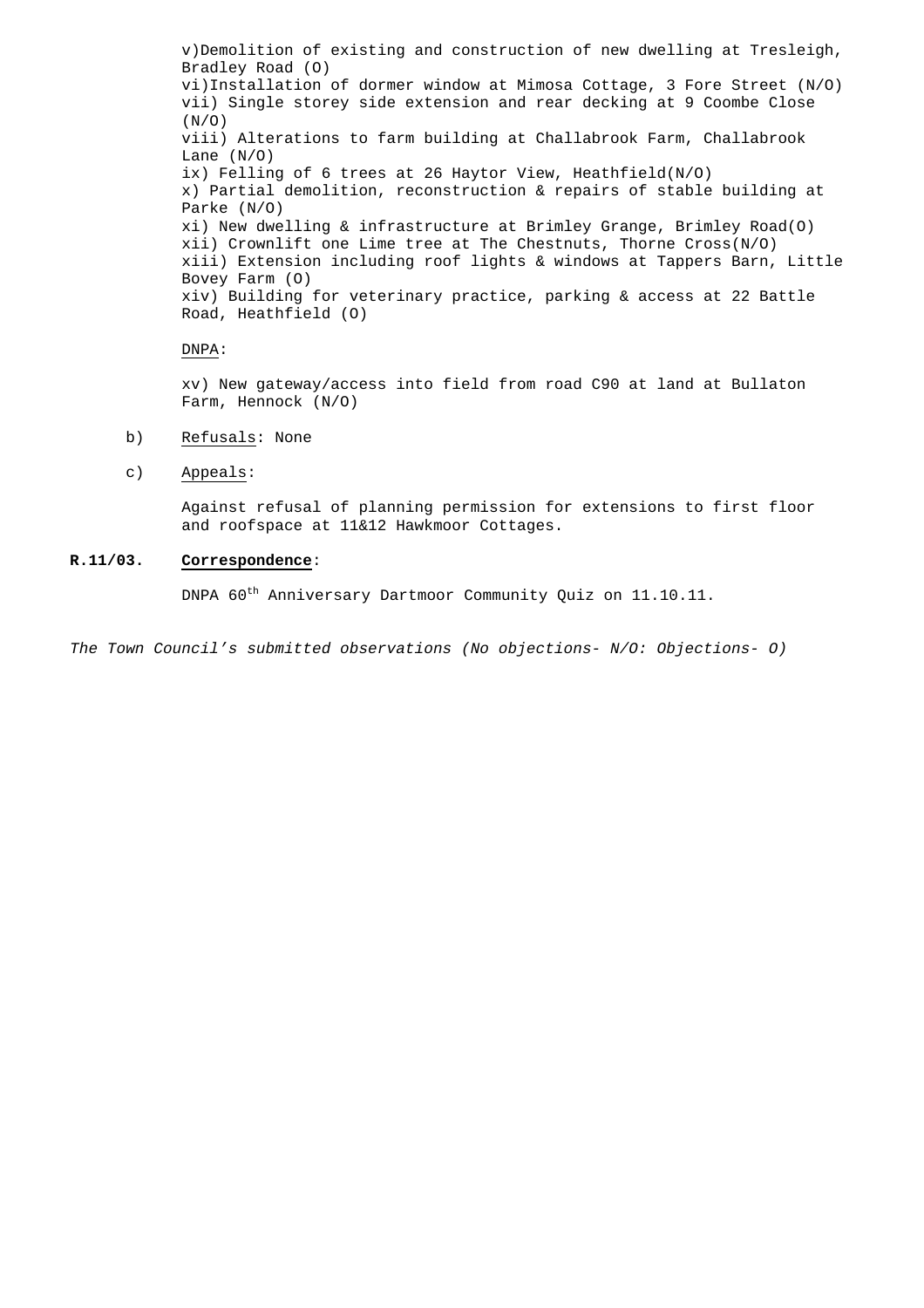#### **BOVEY TRACEY TOWN COUNCIL - QUEEN'S DIAMOND JUBILEE CELEBRATIONS'COMMITTEE**

# **MINUTES OF THE PRELIMINARY MEETING HELD IN THE COUNCIL CHAMBER on MONDAY 11th JULY 2011 at 7pm**

#### **Present**:

Cllr Avril Kerswell - Chairman Cllr Anna Klinkenberg Cllr Tina Richardson

Anne Gillingham Linda Griesiell Louise Pawson Mike Winter

Esme Gedge – Secretary

Cllr Avril Kerswell opened the meeting by thanking all those present for attending, and stating that the meeting was intended as an open forum for ideas and discussion.

# **DJC.11/01 Apologies**:

Val Brealey

# **DJC.11/02 Ideas, comments and questions**:

i) Avril outlined the Official Programme:

The following Events were noted:

a) Sat  $2^{nd}$  June 2012 - The Queen attending the Epsom Derby b) Sun  $3^{rd}$  June 2012 - National Jubilee Lunches/teas -- Everyone taking part. Flotilla of boats along the Thames c) Mon  $4<sup>th</sup>$  June 2012 - BBC Concert at Buckingham Palace Diamond Jubilee Beacons to be lit d) Tue 5<sup>th</sup> June 2012 - Thanksgiving Service in St Paul's Cathedral

# ii) Possible programme for Bovey Tracey to take place on Sun 3rd June 2012:

 a) Morning Church Service. Rev Kevin Hooke is willing to make the necessary arrangements.

- b) A Giant Street Party down Fore Street
- c) Entertainment

d) The lighting of a Diamond Jubilee Beacon on top of the Church Tower

#### iii) Questions and Comments:

#### 1. Giant Street Party:

- a) A party at Tea Time was favoured  $-3.30$ pm for  $4$ pm. This would give time to set up the tables after the Church Service
- b) It was estimated that 200 trestle tables would be needed.
- c) The catering would be in the form of a "Bring & Share".
- d) Banqueting roll to cover the tables and bunting would be supplied.
- e) Everyone living in Bovey Tracey & Heathfield would be encouraged take part.
- f) Suggested dress code: Red, White and Blue!
- g) Participants would be asked to bring their own chairs, crockery and cutlery. Alternatively paper plates & cups could be provided.
- h) The public toilets would be available and the proprietors of "The Cromwell" and "De Tracey's" have already indicated they would be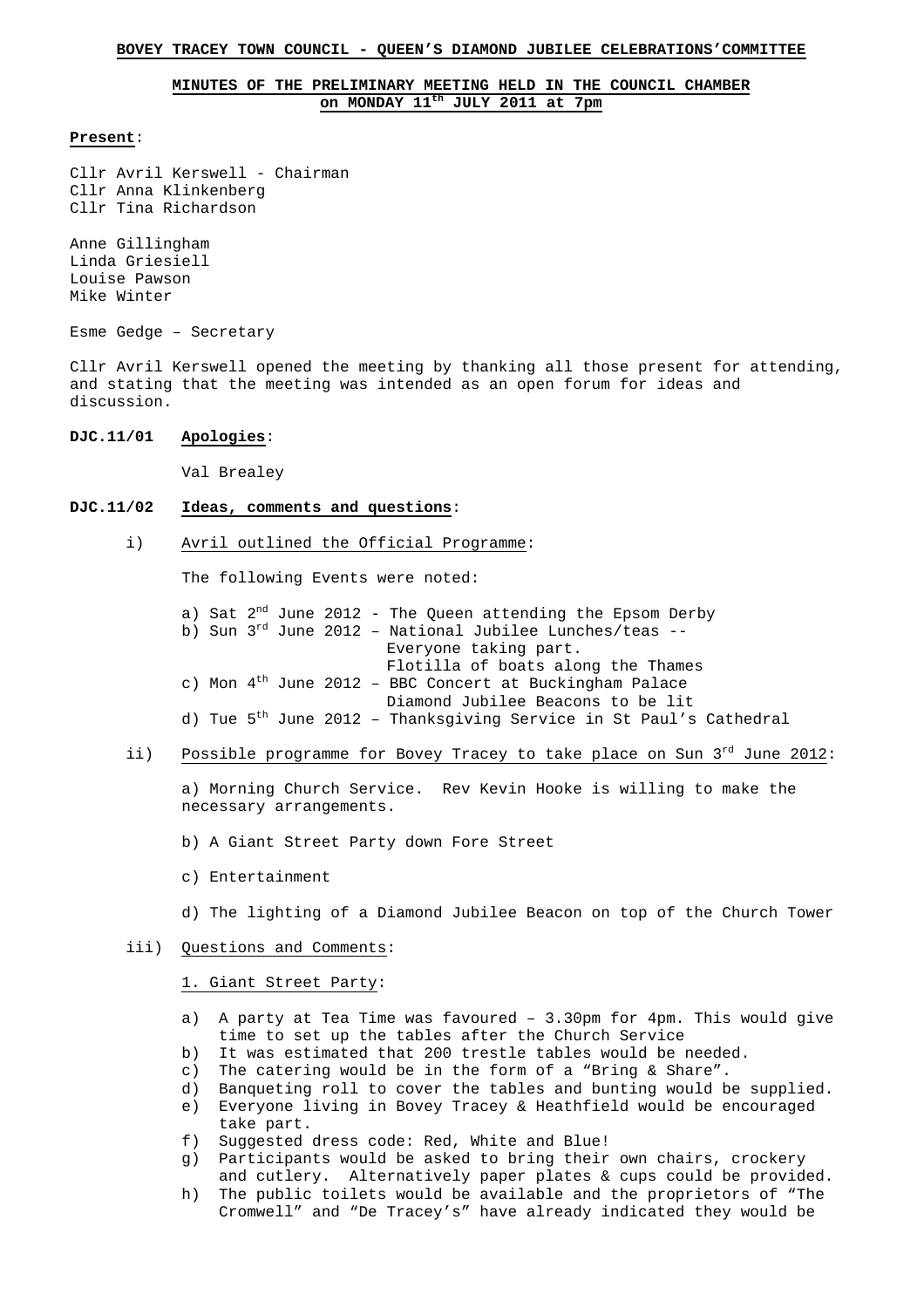willing to open their toilets for public use. This would eliminate the need to hire portable loos.

- i) Fore Street could be closed from Courtenay House to the junction with Le Molay-Littry Way. This will not affect the delivery of staging, tables, equipment etc.
- j) An application for closure would need to be submitted in good time.
- k) A single line of tables was favoured rather than a double row.
- l) An up-to-date quotation for the hire of 200 trestle tables is £1,500.00. The hire of chairs would be extra.

2. Entertainment:

- a) Performances could take place in Union Square.
- b) Tea tables would need to be moved and rubbish disposed of.
- c) Staging is needed. This could be a trailer possibly set up outside "Manns".
- d) A sound system will also be needed. It was noted that there are power points which the Produce Market uses.

# 3. Afternoon:

- a) The Bovey Tracey Players will be approached to provide an entertainment for about half an hour. **Action:Ann**
- b) Mrs Dyer (Headteacher at Bovey Tracey Primary School) will be approached regarding a performance of the School Samba Band. **Action:Avril**

#### 4. Evening:

- a) Avril had provisionally booked the band "Joey the Lips".
- b) Cost for the 10 piece band is £2,500.00 which would need to be made available on the night.
- c) Timing favoured: One performance of 1½ hours 8.30pm till 10pm.
- d) The band can provide its own sound system and stage if necessary.
- e) Recorded music can be transmitted over the PA system when the band is not on stage.
- f) Changing facilities would be available in The Cromwell Inn.
- g) The band will need time to set up, from 4.30pm till 5pm.
- h) It was agreed that Avril will confirm the booking. **Action:Avril**

# 5. Contingencies in case of wet weather?

- a) It was noted that the Craft Fair will be taking place on the
- following week-end and will be using Mill Marsh Park from Thursday b)  $14^{\text{th}}$  to Sunday  $17^{\text{th}}$  June 2012.
- b) Could the Marquees be used the previous week-end?
- c) It was noted that toilets would probably have to be provided if Mill Marsh Park were used.
- d) Need for insurance and a contribution towards cost of marquees?

#### 6. Advertising:

 Avril will ask the Town Clerk if he could produce posters through the Town Council Office. **Action:Avril Action:Avril Action:Avril** 

#### 7. Souvenirs:

 It was suggested that the Town Mayor writes a special Souvenir Queen's Diamond Jubilee letter to all the children in the parish inviting them to come to the party.

#### 8. Diamond Jubilee Beacon:

a) Avril reported that a "package" is available for purchase, which will include a burner and fixtures, gas cylinders, a wand lighter